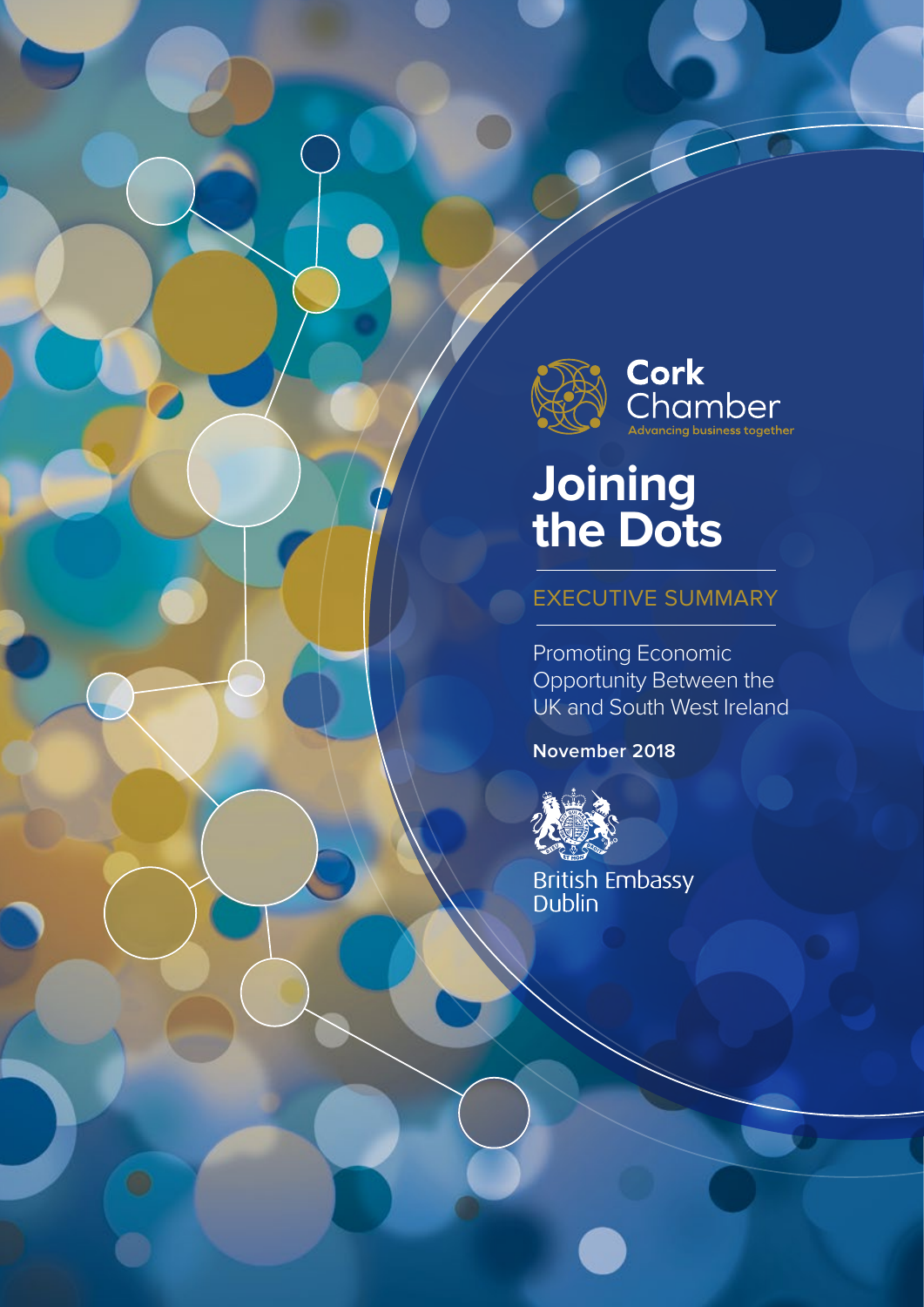## **Foreword** – Cork Chamber

Ireland and the UK have developed intrinsic trading and business links through years of shared history, culture, drive and vision. For many Chamber members, UK clients, suppliers, partners and friends are a part of everyday life, a norm, a relationship without barriers.

However, it is essential that familiarity does not lead to complacency. We need to be continually proactive to ensure that no opportunity is missed.

There is great optimism and opportunity in Ireland at present. Cork Chamber's quarterly economic surveys consistently indicate business confidence amongst over 90% of members. The 2018 launch of the National Planning Framework (NPF): Ireland 2040<sup>1</sup> and the National Development Plan 2018 – 20272 both align planning and investment in the South West for the medium to long term. The strategies endorse the significance of Cork as Ireland's second city region, positioned for 50% growth, including 125,000 additional people in the City and Suburbs by 2040. The Development Plan assigns €116bn to Cork's development to 2027.

As the leading business organisation in the South West of Ireland, the Chamber represents 1,200 businesses and over 100,000 employees. By collaborating with the British Embassy on this project, we have sought to be practical and reach out to well-placed stakeholders, to use and build on our existing relationships and to test our belief that more can be done to ensure opportunities are proactively identified to the benefit of our complementary economies.

Against a backdrop of geopolitical change and debate in relation to the nature of free trade agreements, it is all the more important to ensure that current relationships are protected, supported, enhanced and promoted. This should be done by fostering new relationships between businesses, researchers and academics. It is not sufficient for representative, diplomatic and state bodies to simply maintain relationships with their functional counterparts. Real and meaningful discussion must be facilitated between business and academic leaders and those who have the capacity to contribute to driving developments.

The UK Embassy are to be commended for their vision, for testing, for challenging and for pushing an actionable and meaningful agenda. Our recommendations are clear and we look forward to delivering.

 $\frac{1}{2}$ 

Conor Healy CEO, Cork Chambe

**Cork Chamber**

 $\mathcal{D}$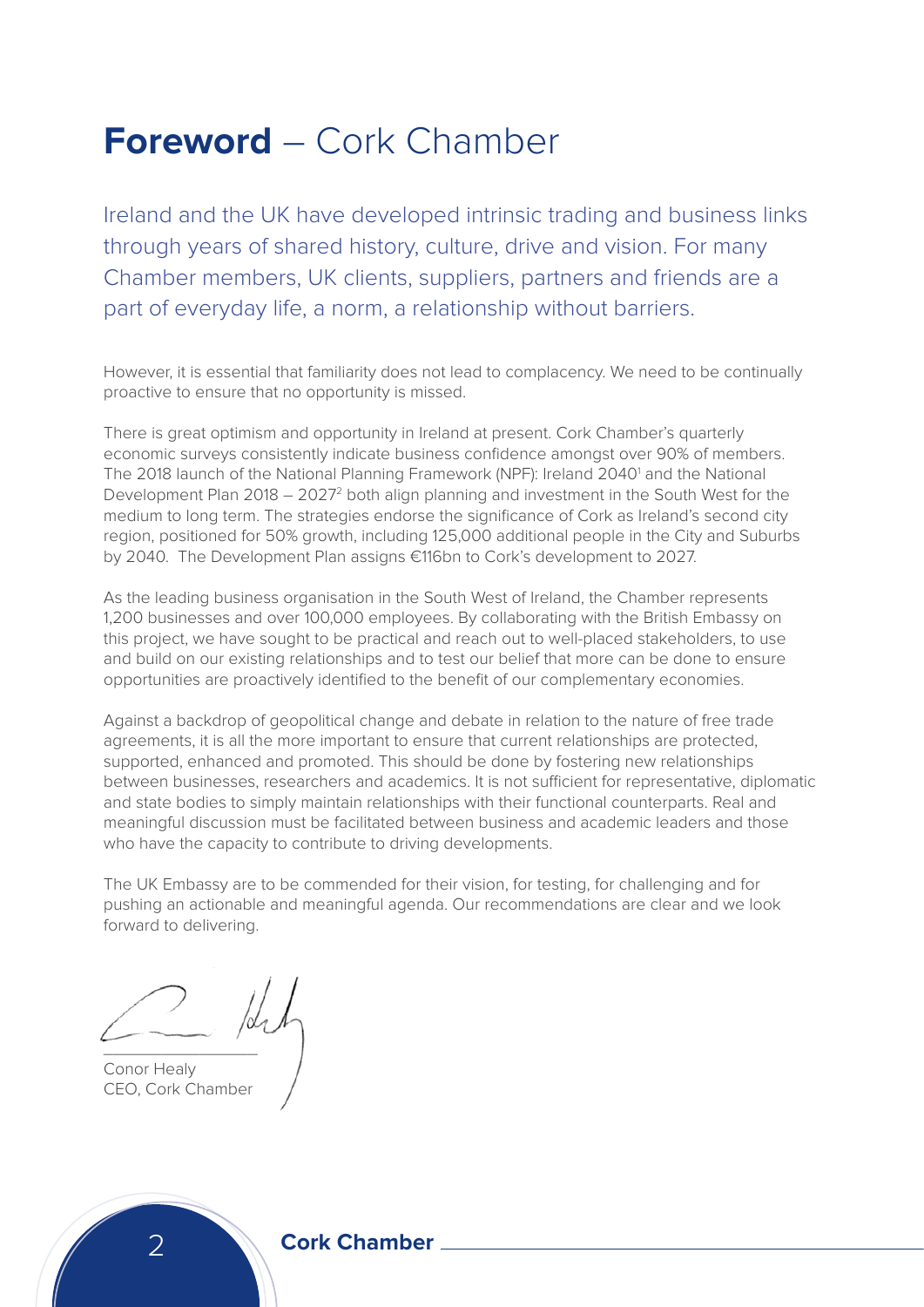## **Foreword** – British Embassy

It gives me great pleasure to welcome the publication of this report. It sets out the strategic ambitions of business in the UK and South West Ireland and offers concrete recommendations for how to promote stronger business partnerships and collaboration.

We in the British Embassy are committed to help delivering them. That is why I appointed the first ever UK Honorary Prosperity Consul with responsibility for the South West of Ireland. We will work together with partners across the region, including in both Cork and Limerick and will be especially mindful of the relevant actions in the Irish Government's 2040 Action Plan.

The ties between the UK and the South West of Ireland have never been stronger. Recent examples of our engagement have included the visit to Cork in June by HRH the Prince of Wales and the Duchess of Cornwall, which showcased some impressive examples of Irish innovation and a series of Embassy-led engagements in Limerick.

Ireland and the UK are key economic partners for each other and open, free trading nations. Total trade in goods and services between the UK and Ireland increased over 16% in 2017. Scientific co-operation too has flourished, Ireland now maintains almost 1,200 collaborative links with UK partners. Furthermore, between 2012 and 2016 over 12,900 research papers were produced from collaborations between UK and Irish researchers. We are determined to ensure that our strong partnership will continue after the UK leaves the EU, which is one of the reasons why we commissioned this important report that identifies important new opportunities.

A special word of thanks is owed to the Cork Chamber of Commerce who engaged with businesses, scientific institutions, local government and representative organisations in the production of this excellent document and its strategic recommendations.

I personally believe that the South West region has an exciting future ahead. I know that this view is shared by the Irish Government. The UK wants to play an active role in helping the development of the region through closer engagement, trade and investment and strong academic partnerships. We look forward to helping deliver on the report's recommendations.

 $\overline{\phantom{a}}$ 

Robin Barnett HM Ambassador to Ireland

**Joining the Dots**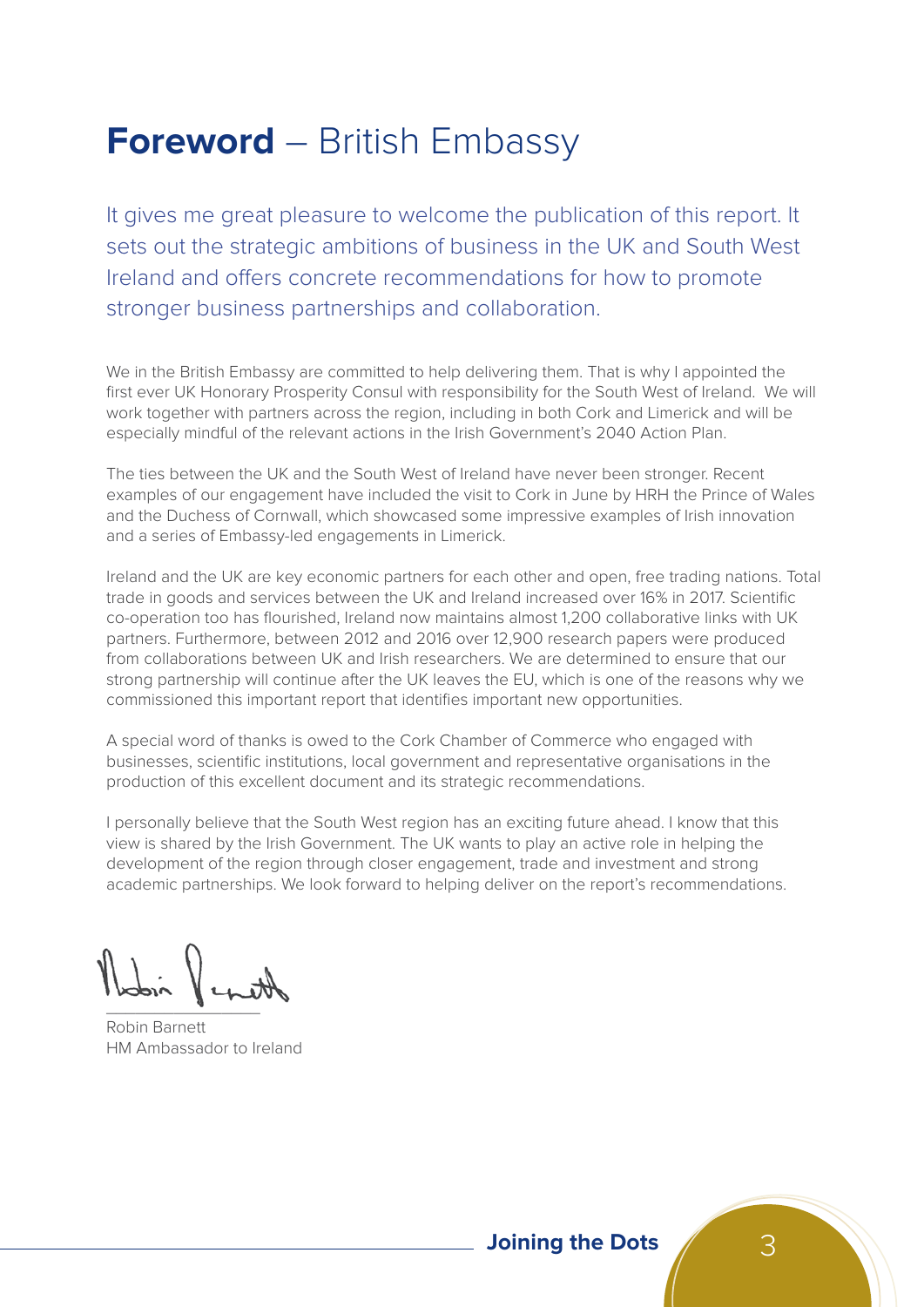## **Executive Summary**

Through the voices of those interviewed and surveyed for this report, several themes have emerged to inform clear and precise recommendations. Most notably, there is universal agreement that more can be done to actively explore mutually beneficial opportunities and overcome complacency in UK and Ireland relations.



93% of survey respondents envisage future potential for expanded collaboration between the UK and Ireland, with the opportunity of addressing the lack of networks and knowledge gap between both areas as being instrumental in developing collaborations.

The compatibility and scale of economic sectors and the accessible geographies are key factors influencing recommendations in this report. It also shows that diaspora is a further desirable element but that willingness to improve engagement is not conditional on this factor.

A lack of knowledge, and information about the existing networks and support systems to enhance the UK-Ireland relationship was noted by multiple stakeholders. From baseline sectoral or geographic strengths, to niche information, opportunities are not widely understood in either jurisdiction. While there is plenty of information available, it is clearly not being

accessed. For SMEs, time and resources are a huge factor when trawling through relevant information. The added dominance of the current, daily Brexit discourse clouds the perceived opportunity.

While Brexit was flagged as a concern in multiple cases, many organisations in both Ireland and the UK, felt that the businesses in their region were operating 'business as usual'. There is speculation about potential challenges in the absence of concrete frameworks to govern the future trading relationship and a sense that business must 'step up' while governments negotiate future scenarios.

For companies in the South West of Ireland, the UK remains a key target market. It is a source of comparison and best practice learnings in a number of areas, for example, in the provision of supports for start-ups, and is invariably an SME's first export market. Similarly, Ireland is seen as a logical first step for many UK companies seeking to test their capability in overseas markets.

#### **Cork Chamber**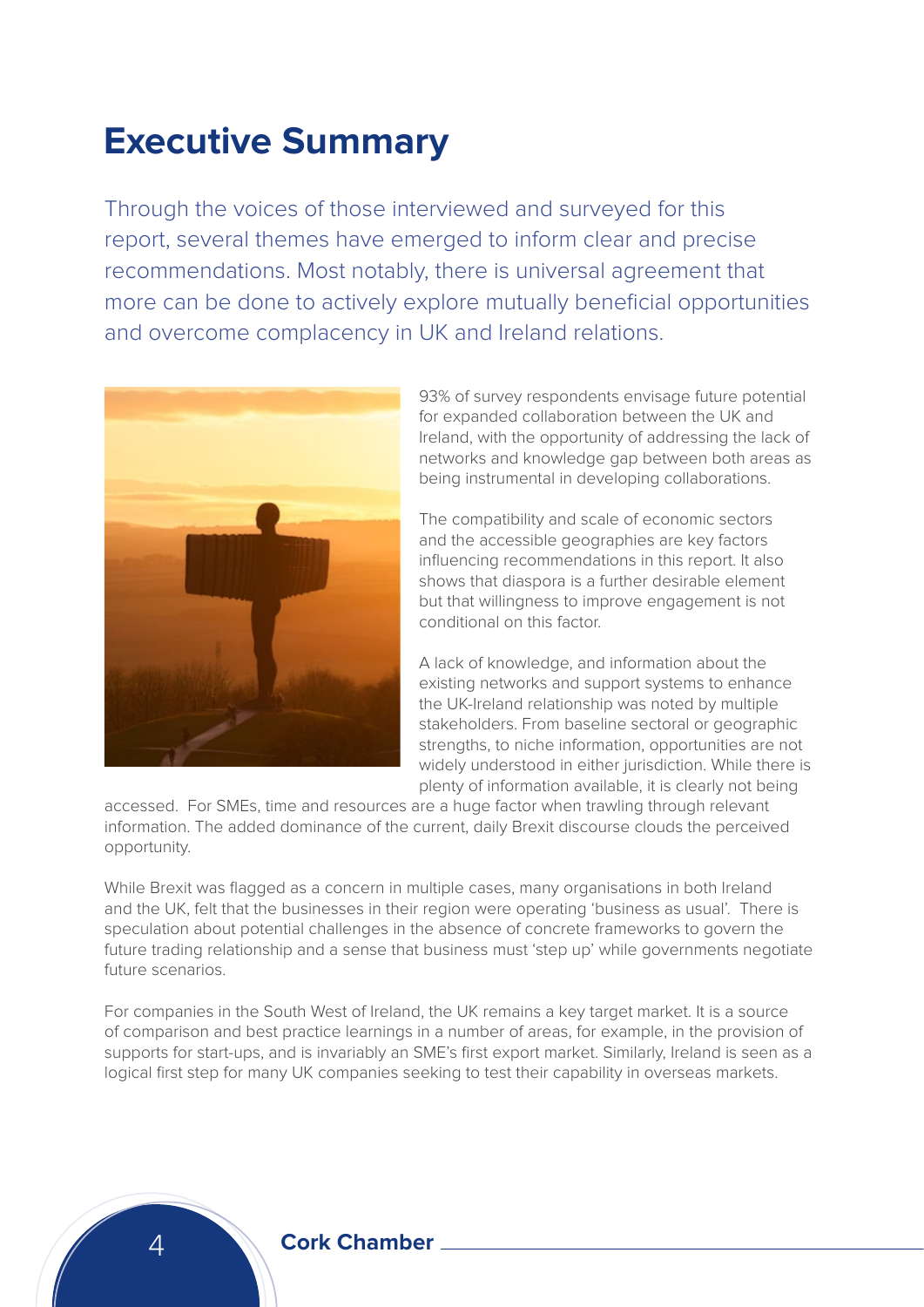Focusing on the strengths of compatible sectors is of strategic importance. The confluence of the broad ICT and Financial Services sectors is a notable strength in the South West of Ireland and is mirrored in the UK, in particular Liverpool, Manchester and Leeds. There are active initiatives such as Cork Chamber's international outreach initiative, Connecting Cork, or the niche focus of groupings such as Pro Manchester, that offer untapped potential. It is pragmatic to work with existing stakeholder groups in these geographies and sectors to promote stronger relationships and trade.

A number of stakeholders cited the ongoing emphasis on creating connections in far afield geographies such as China and the US, often more difficult to access and more culturally disparate than our nearest neighbours. Such global ambition is well placed, yet it must not be at the expense of the quick wins offered on both sides of the Irish Sea. We must be as proactive in neighbouring geographies as we are in those further afield and no longer take one another for granted.

In summary, more can be done. There is an appetite for practical intervention with a sensible programme that creates opportunity now, rather than waiting for political decision-making to define the agenda. A focussed and practical programme that is oriented to be beneficial in all scenarios, can serve to bring likeminded stakeholders together to explore untapped opportunity.

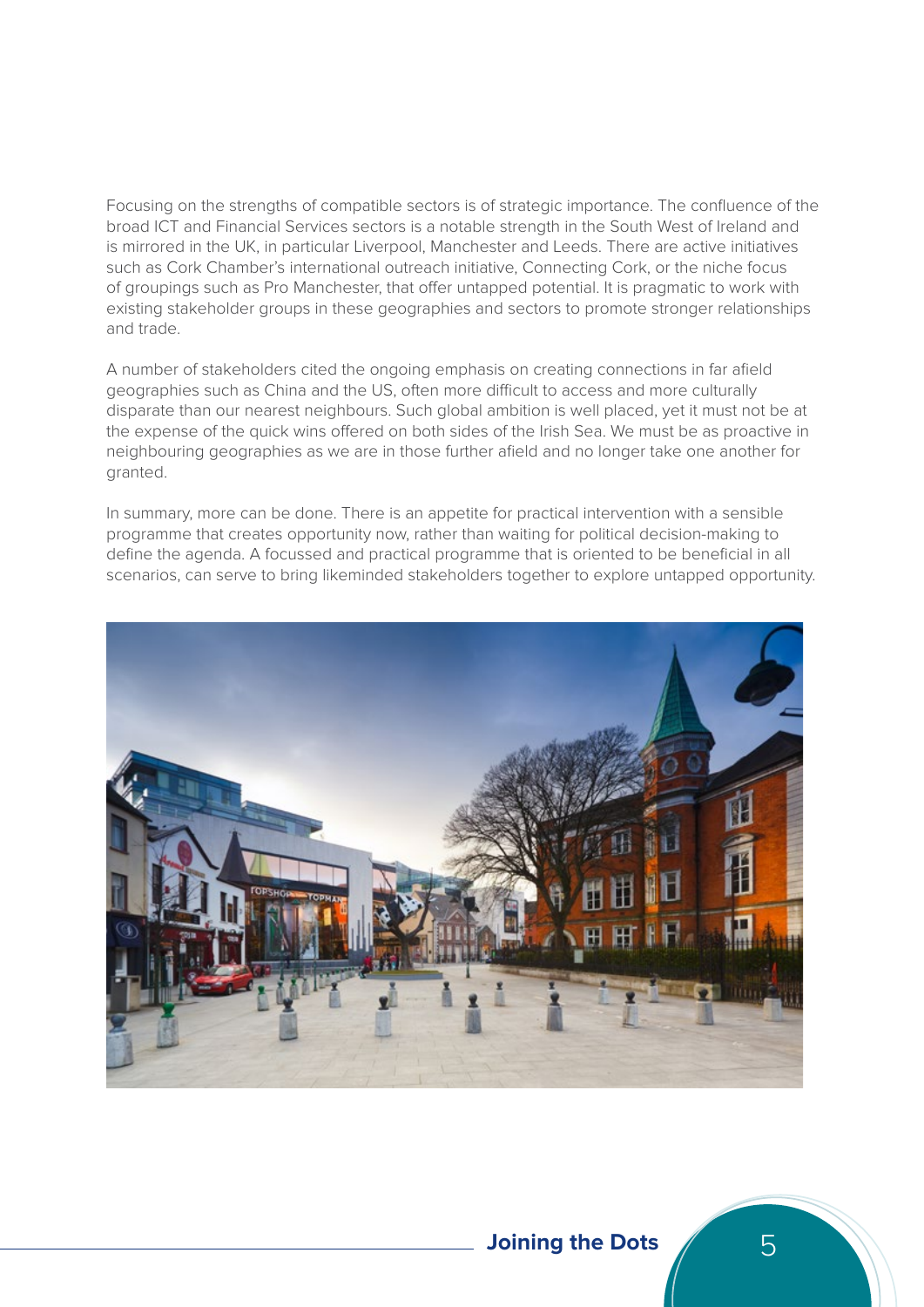## **Irish and UK Sectoral Insights**

The trading relationship between the UK and Ireland cannot be understated. In a Central Statistics Office, 'Brexit Ireland and the UK in numbers<sup>3</sup> report, published in 2016, the complete trade relationship between Ireland and UK is valued at:



The UK is over three times the geographic size of Ireland, and is home to a highly sophisticated and diverse economy generating £1.96tn in GDP in 2017. Thanks to its scale and diversity, each region within the UK displays multiple sectoral strengths. Given the economic differences between SW Ireland and the UK, the issue of genuine compatibility arises when considering inter-regional collaboration.

To address this the summary profiles found in Annex 1 of the full report set out some of the defining differentiators of the South West Ireland, Wales and the regions of England including the North, the Midlands, South West and South East. A better understanding of both geographic areas and their unique qualities can help to provide opportunity to the UK regions and vice versa. The profiles also serve to boost awareness of activity across regions, anchor stakeholder insights and contributes to informing the recommendations in this report.

Due to the scale and diversity of both the UK regional economy and the economy in the South West of Ireland, it is very likely that opportunities for collaboration are not being fully seized upon, or that the use of existing structured supports could be improved. As already noted, the Finance and ICT sectors are vibrant in both South West Ireland and the UK, and so appear to present a high level of compatibility. As a starting point, the following section specifically sets out insights on the synergies found in these particular sectors.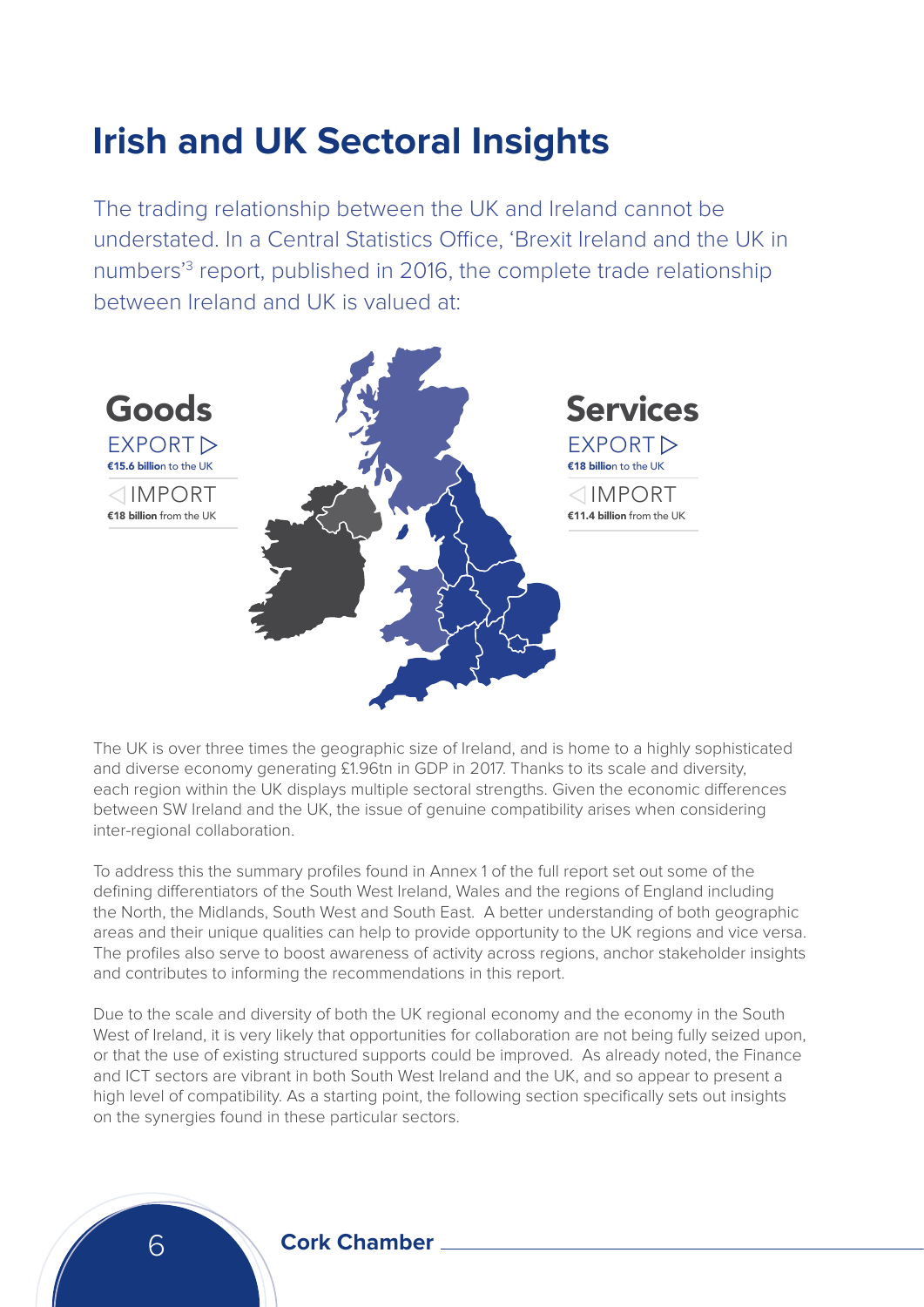# **Focus on ICT and Financial Services**

The International Financial Services (IFS) and Information Communication Technology (ICT) sectors in the South West region of Ireland exhibit a high level of development, innovation and scale.

As such, these are likely to be good candidate sectors for collaboration and outreach with compatible UK regions. To provide context the following analysis illustrates the value of these sectors to both economies and explores the potential for collaboration.

## **ICT in Brief (South West Ireland)**

ICT in South West Ireland has a strong presence in cybersecurity, data, software, hardware, communications technology, retail/transactions and cloud computing, with growing strengths in areas such as Augmented Reality (AR)/Virtual Reality (VR) and Internet of Things (IoT). Examples of companies active in Cork include Apple, Dell EMC, Amazon, Eventbrite, Oculus, Alien Vault, and Teamwork.com. Cork is also home to the Nimbus Centre, which is Ireland's largest Internet of Things research centre. There is much optimism in the sector, with 86% of tech companies in Cork expecting to see employee numbers grow in the next three years. Recently, the sector cluster it@ Cork received state backing under the Regional Economic Development Framework programme led by Enterprise Ireland. This support will help to increase the emphasis on the ICT agenda in the area, boost the cluster and further policy coordination.

In terms of bilateral trade, Business and ICT services to the UK account for 25% of Irish export services. Conversely, services imports from the UK are predominantly in business, professional and ICT services which represents 42% of total service imports from the UK. These figures show that the current levels of collaboration at national level are healthy and beneficial to both countries<sup>4</sup>.

That said, Irish ICT companies are materially preparing for potential adverse Brexit impacts. Nearly a third of Irish software firms are preparing for Brexit, which is notably higher than general Brexit preparation in Cork, which was recently quoted at levels as low as 6%<sup>5</sup>. The UK is still seen as offering the best near-to-medium term opportunities for Irish firms, followed by the US and Eurozone. Some Irish ICT firms are looking at relocating part of their cost base to the UK to secure natural hedging for any potential negative Brexit impacts, with areas such as marketing, and distribution being selected for such potential moves.

## **ICT in Brief (UK)**

The UK tech sector has grown 2.6 times faster than the rest of the economy, enabled by collaboration and global connectivity<sup>7</sup>. In recent years, the UK's digital economy has seen impressive growth but also faces challenges with Brexit. The UK digital sector includes digital goods, services and digitally enabled transactions of goods and services, audio-visual, ecommerce, telecommunications and data. There is also a broad range of emerging sectors as artificial intelligence, FinTech, Internet of Things (IoT) and cyber security. The UK has thriving digital clusters in Edinburgh, Glasgow, Dundee, Belfast, Cardiff and Swansea, Manchester and across England. Importantly almost 75% of the employment in this sector is based outside of London<sup>8</sup>.

### **Joining the Dots**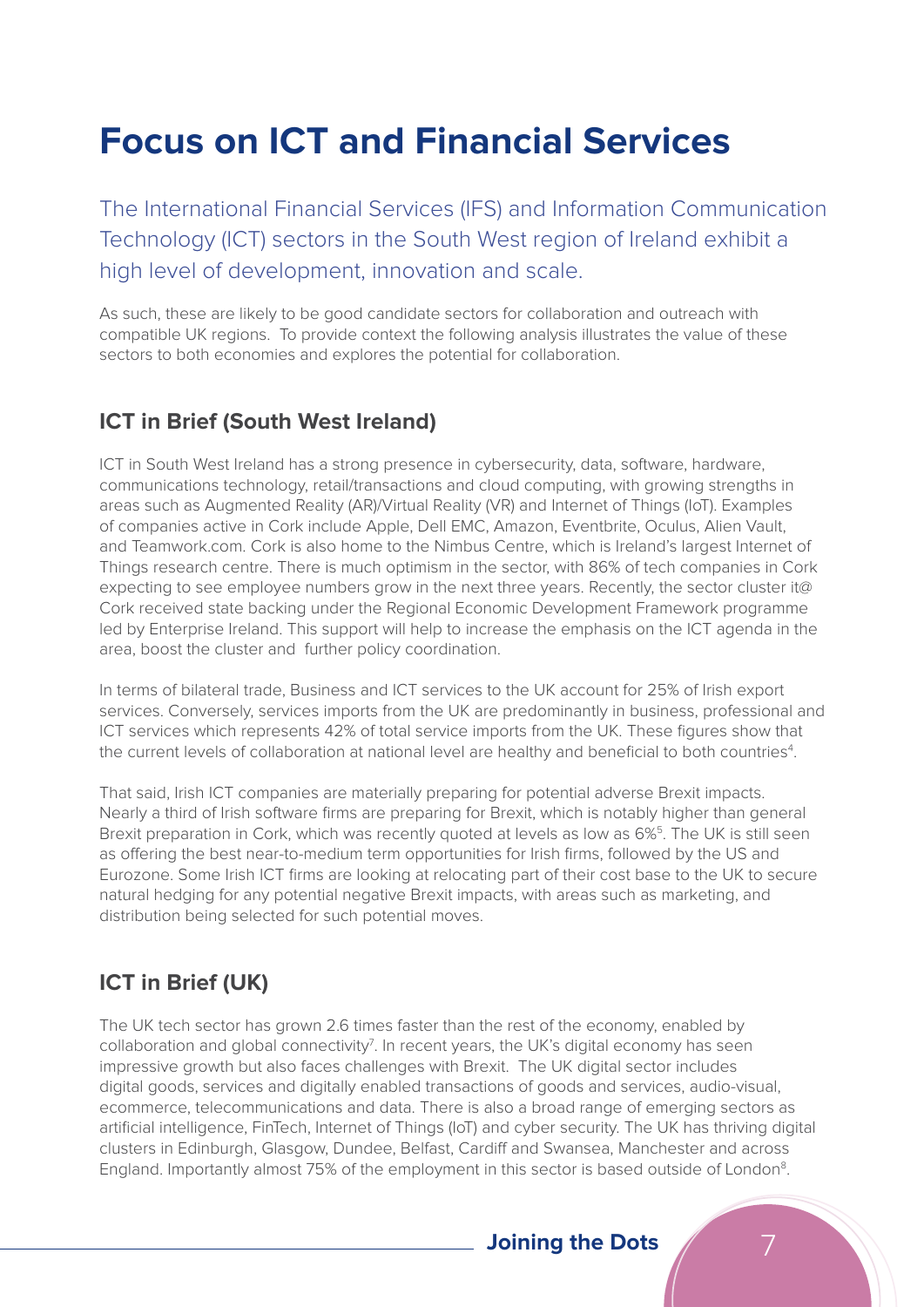According to TechUK<sup>9</sup> growth is being delivered across the whole of the UK by tech. Dundee has seen 171% growth in digital turnover between 2011-15; Bournemouth & Poole now have 26% high growth businesses, followed by Newcastle (22%) and London in third (20%). In 2016, 68% of digital tech investment was outside London, showing that tech is leading in balanced economic growth, consistent with the UK Government's own Industrial Strategy.

According to the European Digital City Index 2016<sup>10</sup>, London is ranked at number one for start-up readiness, with Cambridge ranked 12th, Bristol 13th, Oxford 15th, Manchester 16th, Birmingham 23rd and Cardiff 40th and with slight variations in the ranking if assessing scaling up readiness. As part of the European Digital Forum, this ranking assesses the strengths and weaknesses of local ecosystems to support digital entrepreneurship and digital start-ups across Europe.

The UK is the leading destination in Europe for inward investment into the digital sector, attracting £6.7 billion in 2016 (50% higher than any other European country)11. The UK's digital sector contributed £118.4 billion to the UK economy in 2015, accounting for over 7% of UK Gross Value Added (GVA). From 2010 to 2015, the sector's contribution to GVA increased by 21.7%, compared with total UK GVA increase of 17.4%. It has also been shown that UK businesses in this sector are more likely to trade internationally than businesses in other sectors<sup>11</sup>.

### **Financial Services in Brief (Ireland)**

Finance accounts for 18% of Ireland's key service exports to the UK (with 'insurance' accounting for an additional 7%). It accounts for 19% of Ireland's key service imports from the UK, with insurance accounting for an additional 11%, indicating high levels of integration with the UK.<sup>4</sup>

In March 2015, the Irish Government launched IFS2020<sup>12</sup>, a five-year strategy for the International Financial Services (IFS) sector in Ireland. The Strategy aims to create 10,000 net new jobs in the sector by 2020. Currently around 30% of those employed in the sector are located outside Dublin and the IFS2020 strategy highlights a commitment by government to grow IFS activity in the regions and in particular to promote regional locations for second site operations to support growth by IFS companies located in or near Dublin.

The development and growth of research and expertise in areas such as blockchain, artificial intelligence, robotics and cyber, are key to the IFS2020 aim of growing Ireland's reputation as an open economy with a strong background in technology, research and financial services.

The IFS sector in Cork has grown over the past ten years, and there is now a significant cluster of companies in the region that represent a broad spectrum of financial services disciplines including: back office processing; fund administration; transfer agency; middle office settlements; distribution and asset servicing; trustee/depository; risk & compliance; financial reporting & audit and asset management operations. Well-known international companies such as BNY Mellon and Citco have long-established presence in Cork, and a series of announcements over the last two years have seen new entrants such as Alter Domus establishing a centre of excellence, as well as expanded operations and the growth of existing companies such as Willis Towers Watson, Clearstream (Deutsche Börse Group) and Apex Fund Services. Indigenous companies in the region such as Global Shares in Cork and FEXCO in Kerry add to the significance of the region in this industry.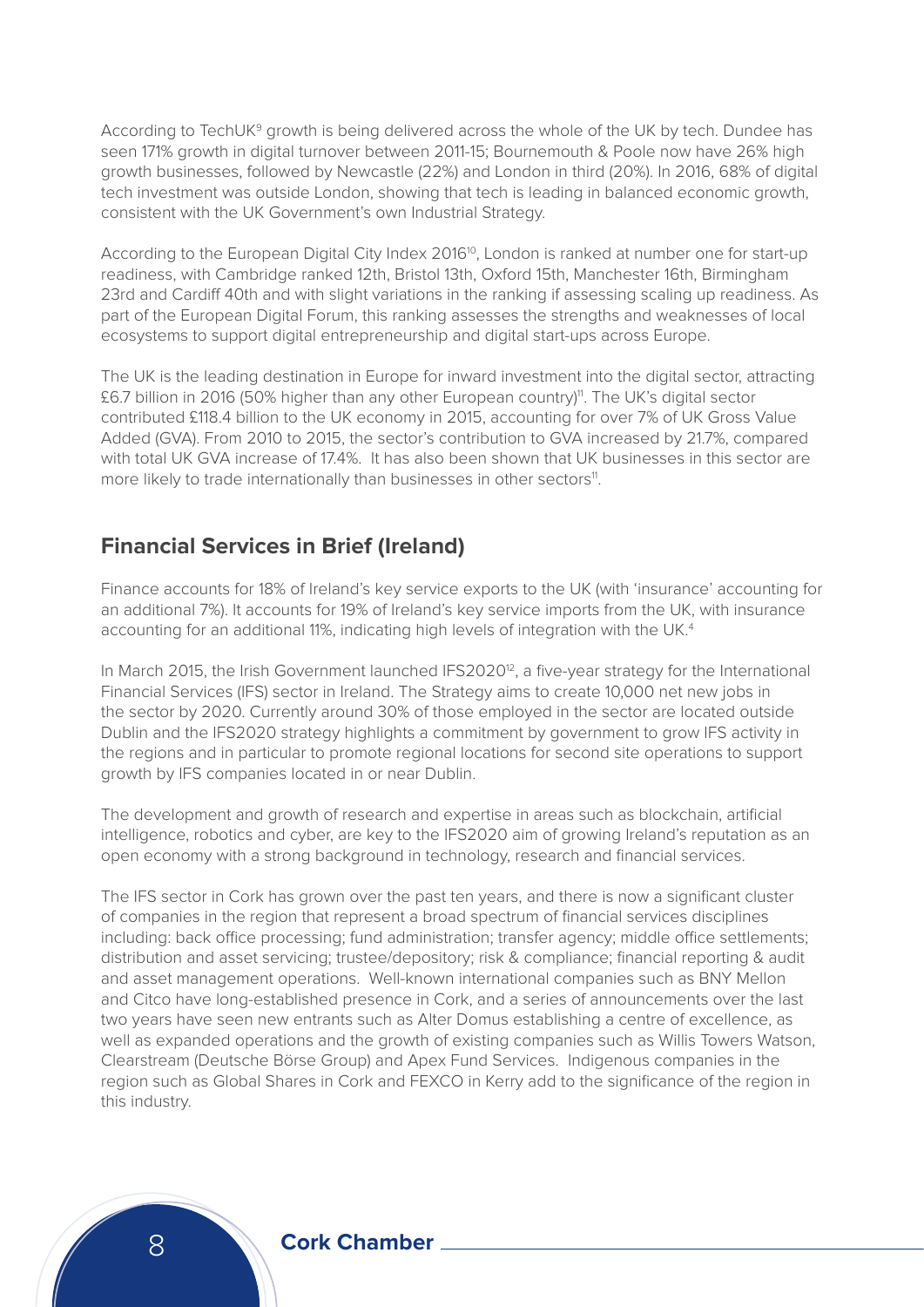The Cork Financial Services Forum was established by Cork Chamber in 2008 to drive the advancement of the financial services industry in the region and strengthen partnerships between industry, education and government organisations. The Forum is comprised of 20 members that represent the depth and breadth of the IFS sector in the Cork region, as well as the third-level educational institutes and the local agencies that support the development of economic growth in the region. The Forum activities are carried out through the Chamber's 'Connecting Cork' initiative, which aims to promote Cork internationally as a location for business and investment.

Key to the success of Cork's regional IFS cluster are the third-level colleges, University College Cork (UCC) and Cork Institute of Technology (CIT). The expertise in research via centres such as the Cork University Business School (CUBS), is leading to exciting industry partnerships, such as the Hengtian (State Street) collaboration with the Centre for Investment Research. Furthermore, the ongoing development of courses in areas of future importance to the finance industry, such as CIT's MSc courses in Artificial Intelligence and Information Security, are growing the pipeline of graduates to fill the future skills needs of the industry.

## **Financial Services in Brief (UK)**

While London remains core to the industry's strong position, importantly around two thirds – or 1.5 million people work outside the capital. After London, major centres with over 30,000 employed in financial and related professional services include Birmingham, Bristol, Edinburgh, Glasgow, Leeds and Manchester. These are followed by Cardiff, Liverpool and Sheffield with between 18,000 and 22,000 in employment. Other centres with over 12,000 employed in this sector include Belfast, Brighton, Milton Keynes, Newcastle, Swindon and Watford. Overall, 21 towns and cities in the UK each have over 10,000 people employed in the sector.<sup>13</sup>

A report produced by TheCityUK14, recommends "government should facilitate closer links between regional clusters in different countries. In promoting the UK as an international centre of excellence in financial and related professional services, partnering regional clusters and enterprise partnerships between counties should be facilitated through government, the Financial Services Trade and Investment Board (FSTIB) and existing capabilities within firms. Opportunities to broaden the industry's links and sharing UK expertise with developed and emerging markets should take place on the basis of comparable regions or sectors.''

It is interesting to note that the issues and challenges facing the international financial services industry in the UK are very similar to those in Ireland. Primarily, as stated in the aforementioned report, these relate to the disruptive technology being developed and other advancements that are changing the future of the industry, as well as the need to develop the indigenous skills base in these sectors and the importance of diversifying into the regions outside the capital.

One of TheCityUK's recommendations is: "Government, Financial Services Trade and Investment Board, regional promotion bodies and industry – linking complementary regional clusters, and knowledge-sharing through establishing partnerships: Policymakers need to create an ecosystem that is supported by international partnerships and facilitates cooperation between London and the regions and nations...". This endorses the potential for the South West of Ireland to become an engaged 'international partnership'.

#### **Joining the Dots**

 $\overline{Q}$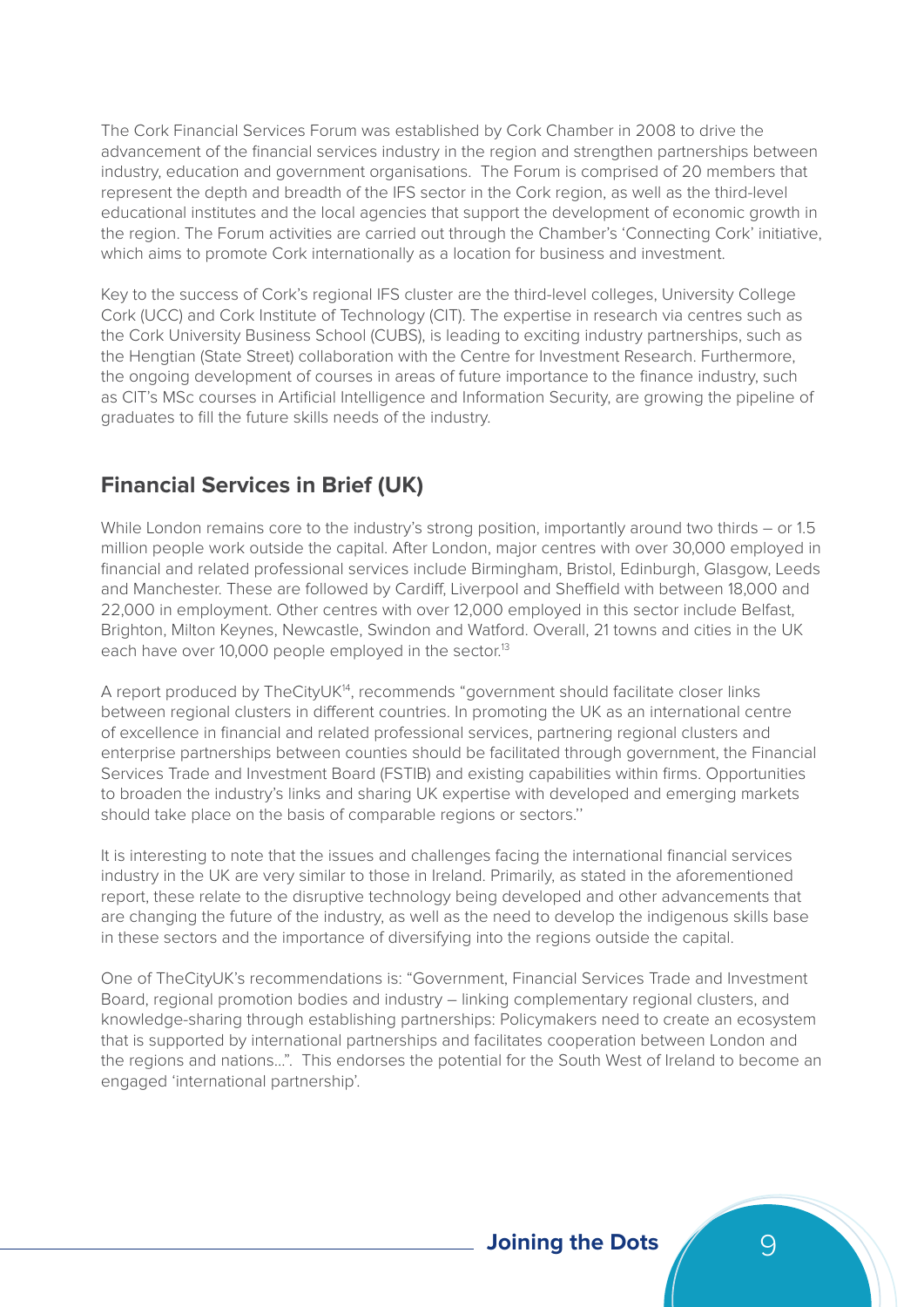## **One-to-one Insights**

To supplement desk-based research and our understanding of the policy and economic context, in the second quarter of 2018, Cork Chamber conducted in-depth interviews with 37 key organisations, through existing contacts and numerous referrals throughout the UK and South West Ireland to build insights that are representative of business, academic and research.



'A resounding 93% recognise the future potential of expanding collaboration between the UK and Ireland. Developing connections and collaboration opportunities were identified as instrumental in addressing the lack of networks and knowledge gap between the UK- Ireland regions'.

\*Future of Trade (UK-Ireland) Economic Survey 2018, March 2018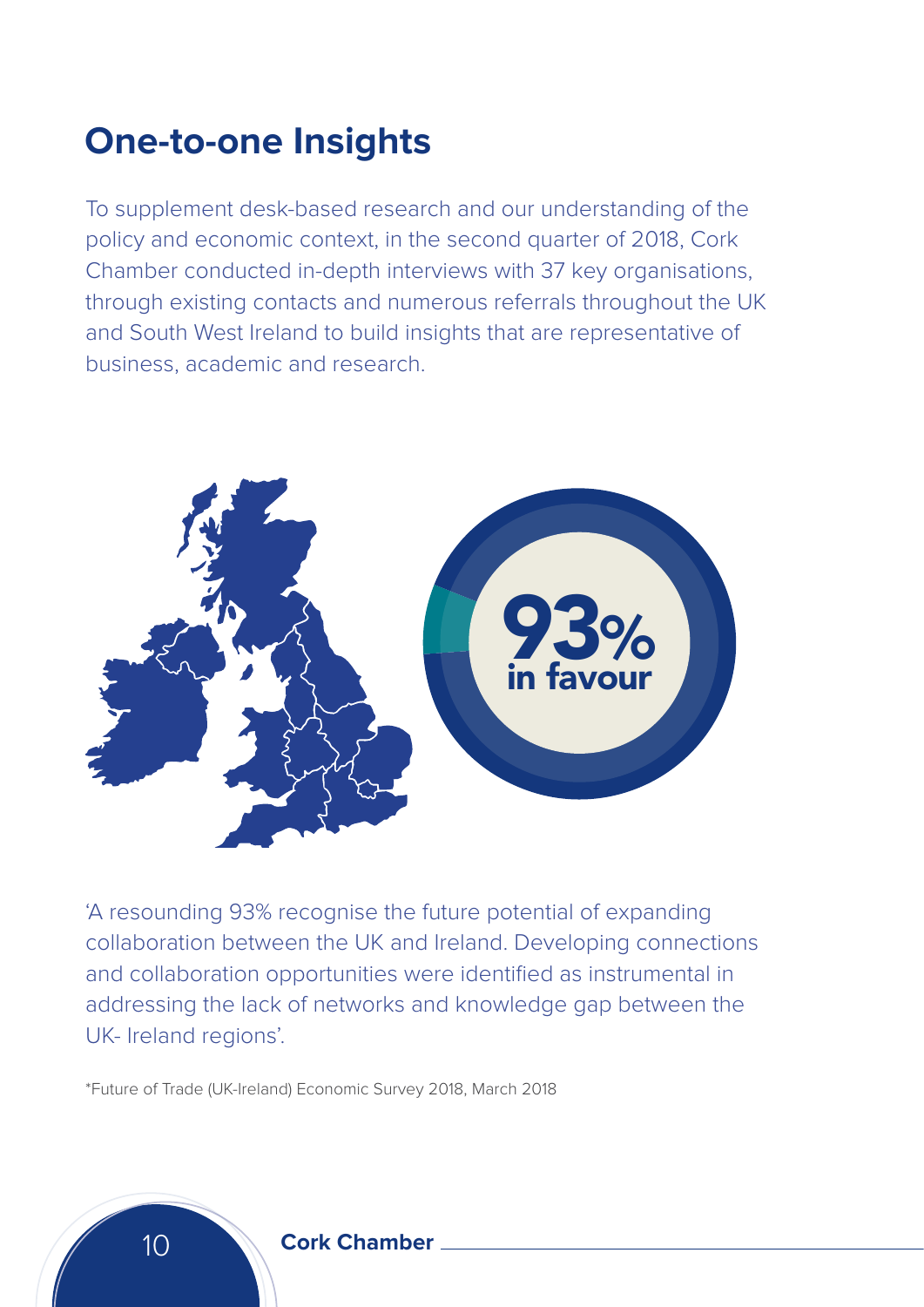### **UK Regional Insights**

"Ireland and Cork need to be better promoted from a Manchester perspective. There are 267,000 financial business and professional services employees in Manchester making it the largest such centre outside of London. With 20,000 in the newly developed Spinningfields area alone there is great critical mass and potential.''

Sam Booth - Deputy CEO, Pro Manchester

"Chambers are the ideal vehicle for private sector engagement, but it must be engagement between the private sector facilitated by Chamber and not simple engagement between Chambers.''

Colin Brew - CEO Wales and North West Cheshire Chamber & Vice Chair of the North Wales and Mersey Dee Business Council.

"Accessing funding and finance, at the right time is crucial in helping businesses develop internationally. Exploring new opportunities via attending brokerage events organised by the EEN is a great mechanism to develop new contacts and partnerships. In my experience many smaller companies do not have the resources to cover international activities, whether that be financial and/or personnel.''

Sunny Claire - Enterprise Europe Network Business Advisor, The Greater Birmingham Chambers of Commerce (GBCC)

"The Southwest of Ireland could do a much better job of marketing what they are good at as there is low awareness in Liverpool. The exceptional cultural and genealogical ties could also be leveraged.''

Elena Enciso - International Trade Manager, Liverpool Chamber of Commerce

"ICT also sees innovation and development unique to North Wales, software for processing and compressing 5G data is being pioneered, while gaming, security, and financial transactions are all areas of speciality. There is not a huge level of engagement with Irish universities unless where programmes facilitate it. The Ireland Wales Fund is a prime example of this with two forthcoming projects in digital tourism that include UCC and Dublin City University. As a regional stakeholder Bangor University can engage on these.''

James Goodman - Structural and Regional Development Funds Manager, Bangor University

"The broader economic issues must not be forgotten while Brexit negotiations continue. Chambers could be a force for good, drawing both sides together. There is strong connectivity via air with Doncaster airport and Manchester airport connectivity to Cork and Dublin. This makes business opportunities very real."

Martin Mc Kervey - Partner CMS Cameron McKenna Nabarro Olswang LLP, Sheffield Local Enterprise Partnership and Board of Transport for the North

11 **Joining the Dots**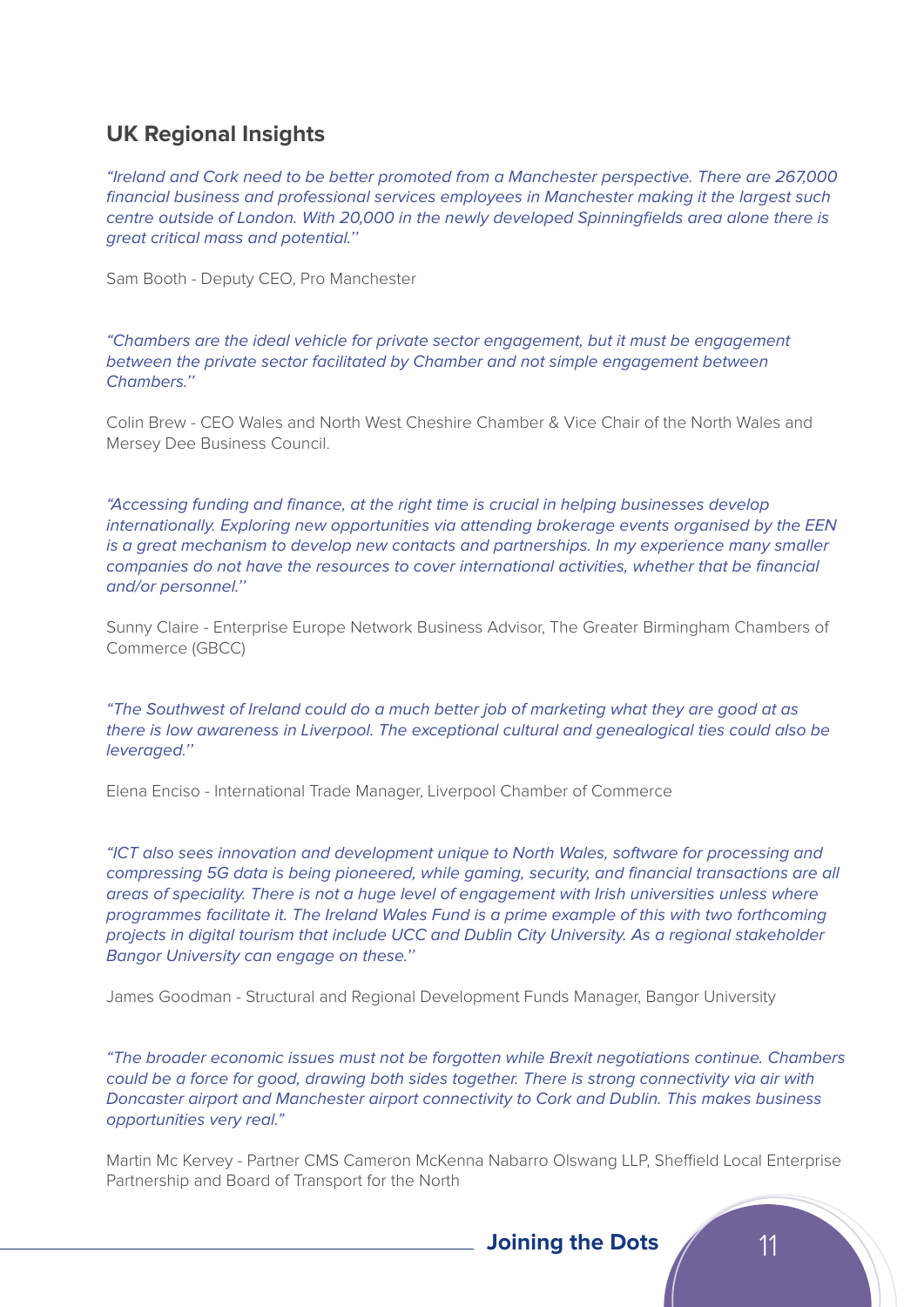### **South West Ireland Insights**

"We have increased our resources in the UK to help exporting Irish companies to navigate and seize the potential, and we will play a central role to support Irish companies to achieve their export potential and a more diversified approach to the UK.''

Martin Corkery - Regional Director, Enterprise Ireland

"Cork and the South West need to do a better job of promoting itself in the UK. On the flip side, we also need people from the UK to be visible in Ireland, speaking to local businesses and letting them know that the UK is still open for business.''

Siobhán Finn - Cork Innovates Partnership

"Overall, there is a low level of awareness of the USPs of the regions in the UK, and the potential there. It was suggested that a point of contact, or signposting of organisations to contact and/or facilitated introductions would be beneficial as it is such a large area.''

Fiona Leahy - Business Advisor & Training Co-ordinator, Kerry Local Enterprise Office (LEO)

"There are practical advantages to finding UK partners but there has been more of a trend in finding non-UK partners in recent years. There were very good links with Wales in particular with strong exchange programmes. A lot of effort in Cork is focused on the East Coast of the US but not on the UK.''

Gerard O'Donovan - Head of Faculty of Business and Humanities, Cork Institute of Technology (CIT); Dr Helen Mc Guirk- Head of Hincks Centre for Entrepreneurship Excellence, Cork Institute of Technology (CIT)

"The lower level of awareness in general of the UK regions and their sector strengths could be an area for exploration. Added to this, Brexit is having somewhat of an impact with some producers deciding to delay in approaching the UK market, however others are undeterred. More certainty in this space would make a big difference for businesses in considering the UK market.''

Adrienne Rogers - Head of Enterprise, Local Enterprise Office, Cork City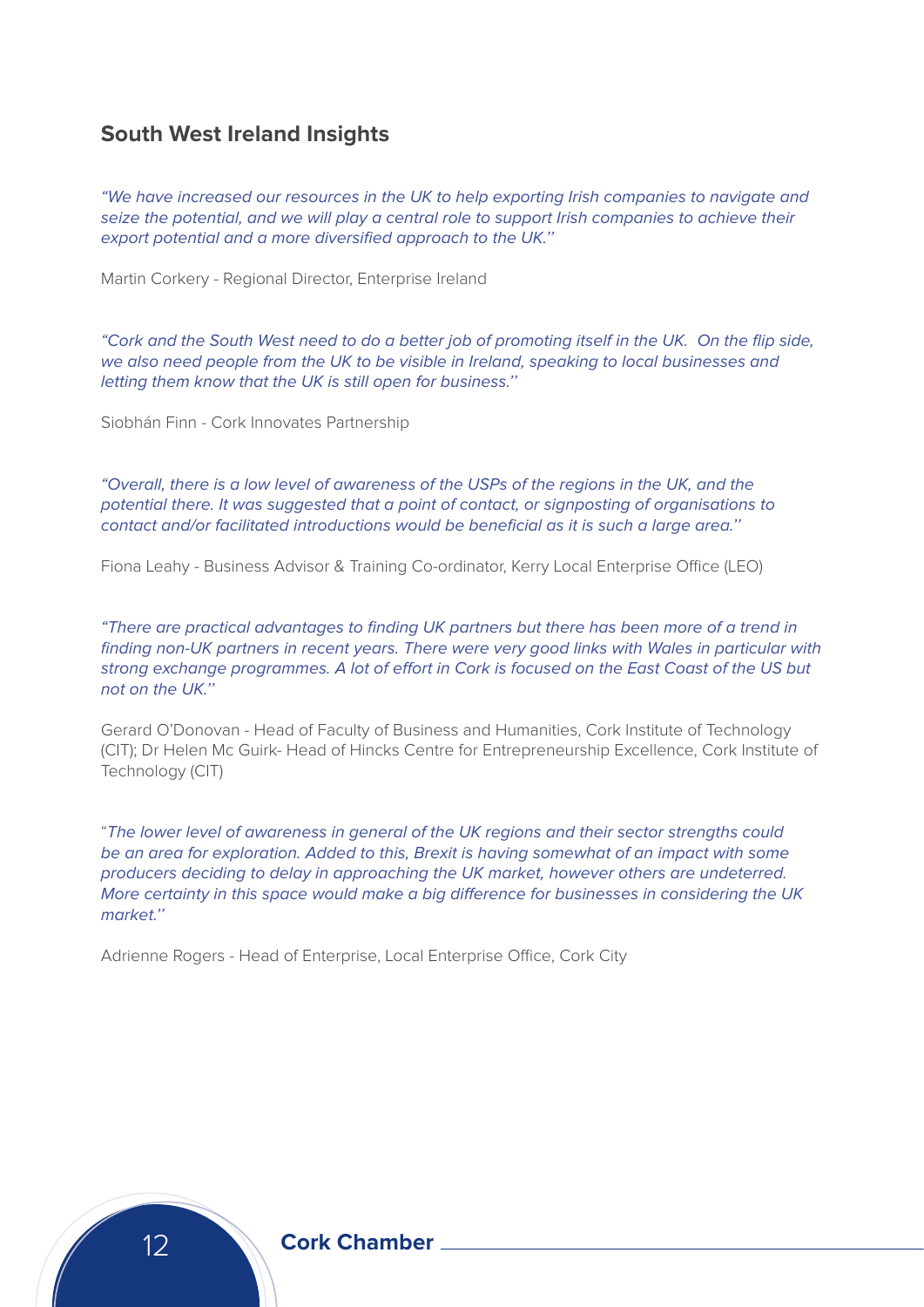### **Conclusions**

1. It is evident that the policy context is positive for inter-regional collaboration and synergy generation between the South West of Ireland and the UK. Such relevant policies include, IFS2020, Ireland 2040, the theme of Tier 2 cities, TheCityUK report on geographic diversity, and enabling growth across the UK (2018) the launch of the Financial Centres of Excellence initiative. The industrial compatibility context is also positive (ICT and Financial services, imports and exports) as highlighted in this report.

 The technological backdrop is also positive for collaboration (e.g. disruptive technologies, Ludgate Hub in South West Cork). Countrywide e-connectivity improvements with progress on the roll out of high speed broadband on a phased basis.

- 2. The above is coupled with a real appetite among stakeholders to pursue inter-regional collaboration. However, despite the close proximity, a low level of awareness remains among stakeholders about each other's region.
- 3. The power to convene and bring stakeholders together needs to be exercised. This report highlights disparate stakeholder groups but these are connected with the same common interest of building and maintaining strong relations between South West Ireland and the UK regions.

 Local linkages of Chambers of Commerce and networks such as Enterprise Europe Network and others are in place throughout South West Ireland and the UK regions. The Irish diaspora in the UK can play a positive role in facilitation of building relationships.

 Better leveraging of such interests would be welcome. For example, funding for collaborations/ convening could be improved and worked upon through the programme of actions identified in this report.

4. While stakeholders need to focus on the practicalities of Britain's exit from the EU, progress towards more impactful collaboration should go hand in hand. Productive collaborations should come to fruition with the right supports in place.



13

#### **Joining the Dots**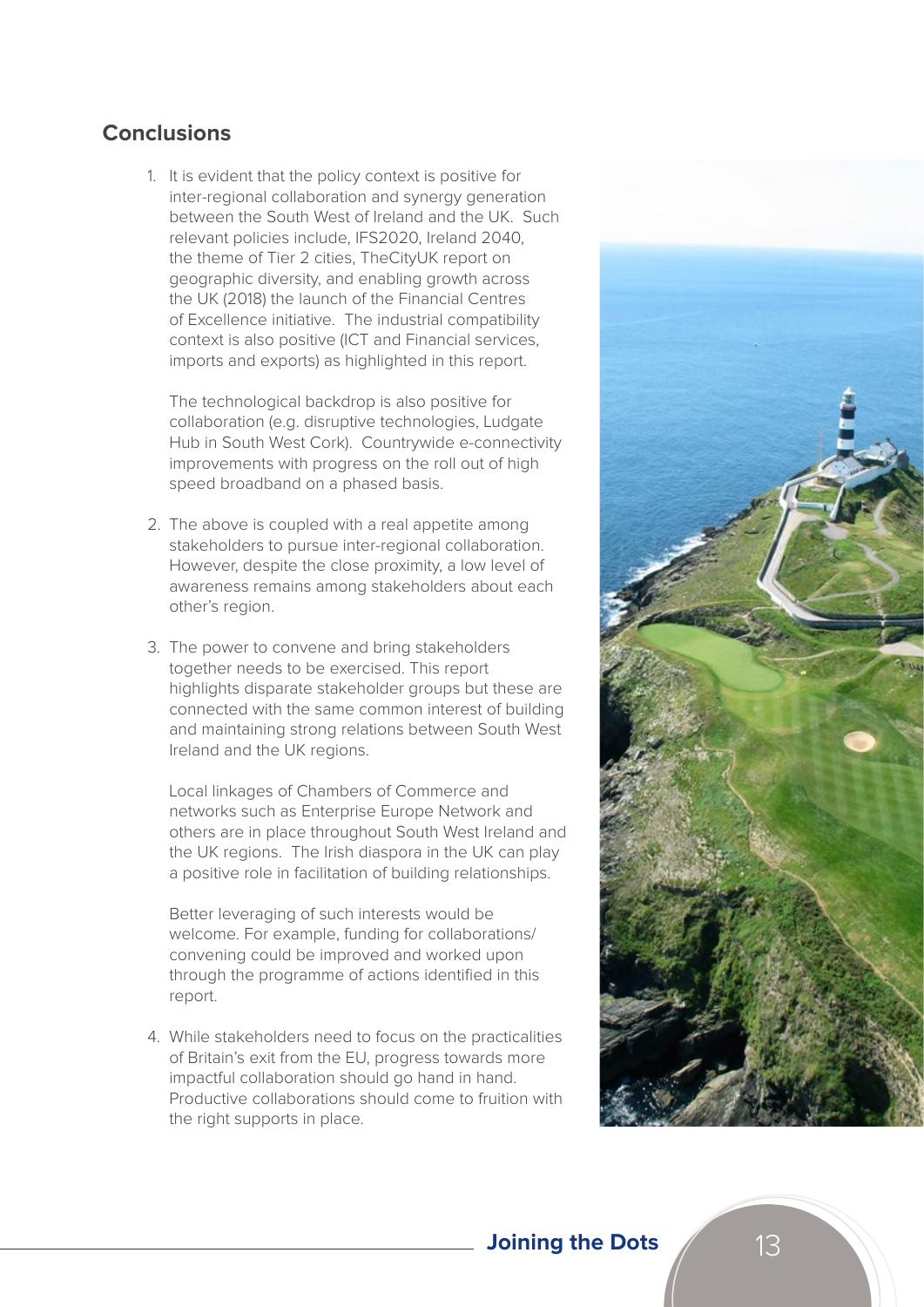## **Recommendations**

## **Now 0-12 months: Approach**

This report should be leveraged in its own right, as a catalyst for an initial round of discussion and engagement. The starting point for an enhanced programme of collaboration must be to introduce companies from both sides to their counterparts abroad via a programme of events. Events to support this discussion can be created for the sole purpose of this facilitation or take advantage of existing conferences, forums, exhibitions or trade shows.

In this context, a new working group should be formed. This group would comprise relevant stakeholders, whose aim would be to drive the programme forward and ensure that momentum is sustained beyond the publication of this report.

A select geographic and sectoral approach should be the starting point. We identify Manchester City Region, Liverpool City Region & North Wales, Leeds and Sheffield City Region and Midlands as our start point, followed closely by Bristol & South Wales. In this phase we look through the prism of Financial Services and ICT. An attainable series of events designed to yield valuable connections through collaboration with selected partners would also provide opportunity for learnings that can be used to inform the ongoing approach.

Taking a lean approach, even when looking through a sectoral lens, every effort should be made to ensure that academic, business and local government including Cork City and County Council, Kerry County Council and stakeholders and practitioners are catered to in the facilitation of events. The exchange of best practices and review of common challenges such as training, upskilling and sourcing talent in areas where there is a global shortage could provide themes that would be compelling for both groups. Ultimately, the events must be appealing and bring value for the audience.

To maximise the benefit, the initial focus should be on stakeholders that are naturally aligned and interested in both geographies. For example, the diaspora and stakeholders who engaged proactively in this research offer a good starting point. Specifically, the network can be developed to best advantage by focussing on sectors and companies of comparable scale that are aligned with similar interests and goals.

The series should be branded as a programme so that stakeholders are brought on a journey with continuity. Even with initial agreement on issues and a common agenda, it may take considerable time for relationships to yield positive results and bear fruit.

The events programme should blend elements of the following:

- An annual sector-focused exchange, between the specific UK regions, Wales and South West Ireland.
- A speaker series bringing experts in relevant sectors to different locations to speak and exchange best practices.
- Fact-finding missions or reciprocal trade visits between the South West and a few select areas in the UK.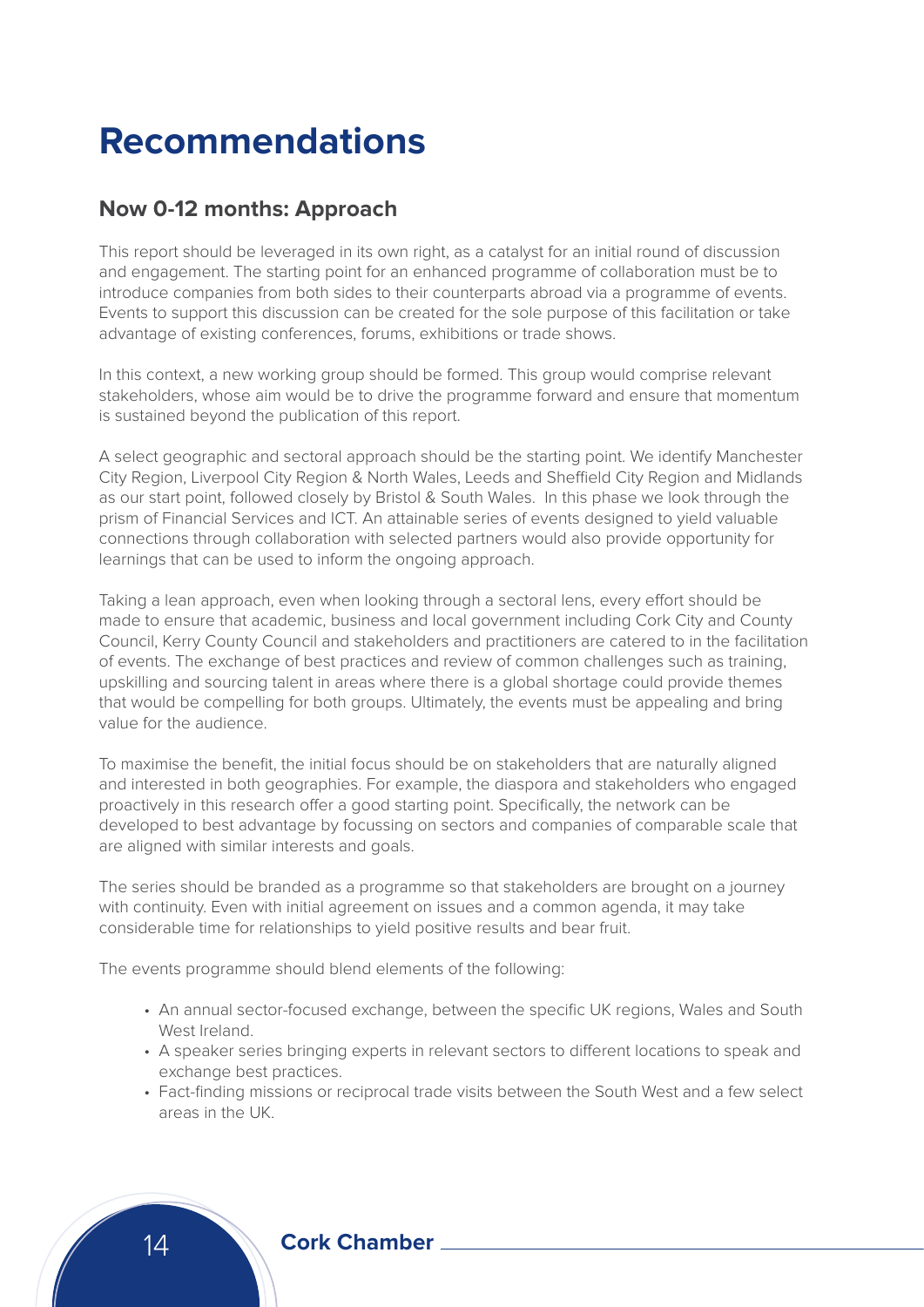## **Now 0-12 months: Geography & Sector**

Desk-based and primary research through survey and interview indicated that International Financial Service (IFS) and Information Communication Technology (ICT) represent an important part of the economy in each of the relevant areas. Other sectors such as Agriculture and Construction also featured prominently. They are well mobilised and have emerged as areas of strategic focus in the first phase of engagement.

#### **Manchester City Region**

- Focal point of the Northern Powerhouse and internationally recognised City Region
- Strong connectivity and dynamic business community
- Opportunity for mutual exchange of best practices and learnings on the development of second city regions as a counterbalance to the capital
- Exceptional strength of IFS & ICT

#### **Liverpool City Region & North Wales/Cheshire**

- Strong connectivity and dynamic business community of very similar scale
- Strong diaspora links
- Opportunity for mutual exchange of best practices and learnings on the development of second city regions as a counterbalance to the capital
- Strength of IFS & ICT with a comparable operating environment

#### **Sheffield and Leeds City Region**

- Medium level of connectivity but comparable size of business and academic community
- Opportunity for mutual exchange of best practices and learnings on the development of second city regions as a counterbalance to the capital
- Strong connections and appetite among stakeholders

#### **South Wales**

- Medium level of connectivity despite close proximity but comparable size of business and academic community
- Opportunity for mutual exchange of best practices and learnings on the development of second city regions as a counterbalance to the capital
- Strong connections and appetite among stakeholders

#### **Birmingham City & Midlands Region**

• Opportunity for mutual exchange of best practices and learnings on the development of second city regions as a counterbalance to the capital

**Joining the Dots**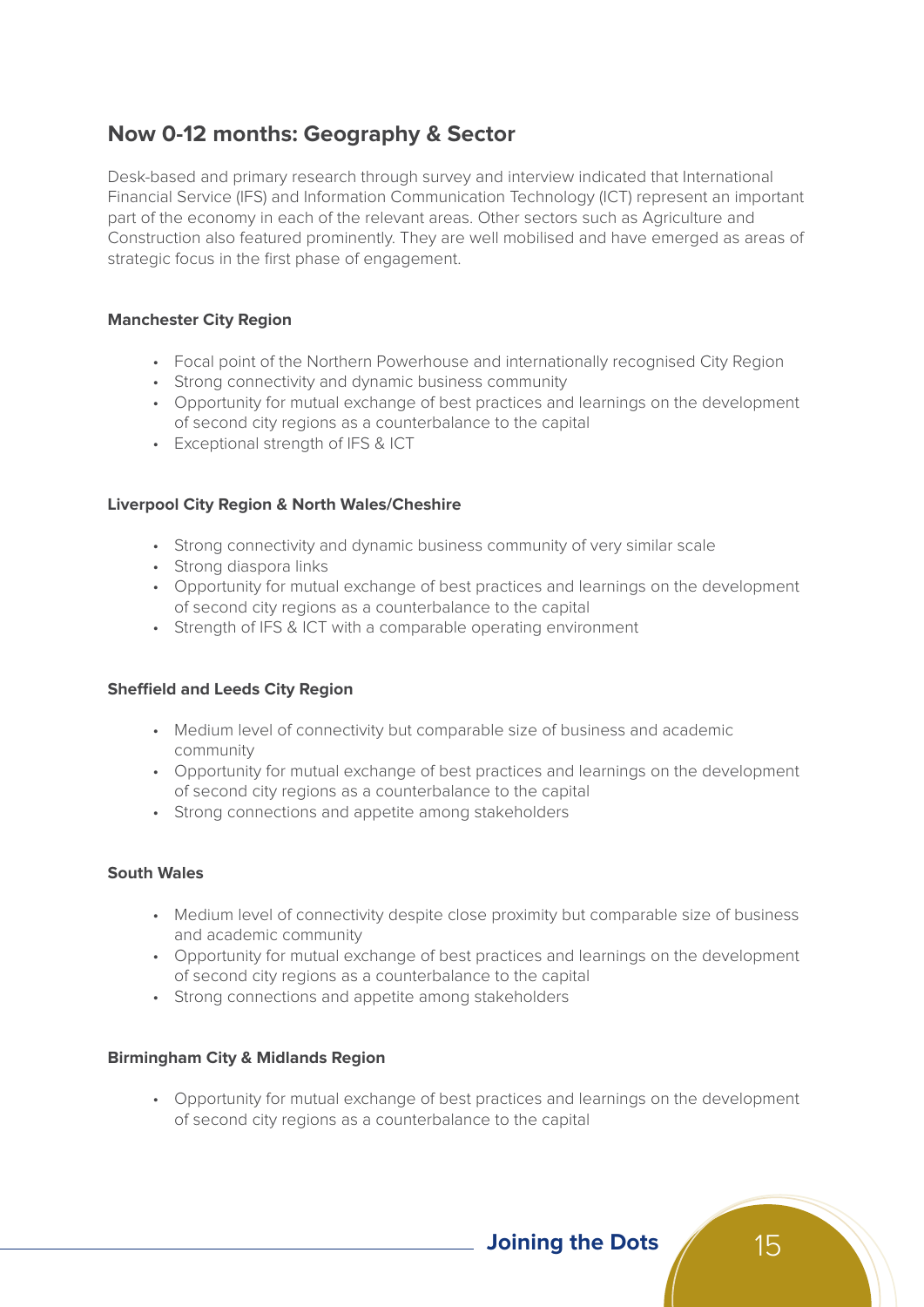#### **Northern Ireland & Scotland**

• The potential for impactful links to Northern Ireland and Scotland should be specifically explored during this phase.

See an outline flight connections to the above destinations in Annex 5.

## **Next 12-36 months: Approach**

A consistent thread through one to one interviews was the lack of knowledge about one another's sectoral strengths and the nuances of geography and connectivity. There is a richness of activity across each of the studied areas that is unknown.

The British Embassy should collate and make available existing geographic collateral that provides information in an accessible and useful format. Stakeholders should be kept updated on a rolling basis via a newsletter or similar.

This should include:

16

- Basic geographical insights
- Sectoral strengths
- Connectivity
- Economic performance indicators
- Partnership opportunities
- Development opportunities

The potential for second tier city collaboration should also be explored. For example, bringing together stakeholders at a second cities or urbanism conference, or together in the promotion of second city opportunities at a platform such as the global property exhibition MIPIM could be catalytic for long term relationship building based on mutual understanding and goals.

To boost strategic and ongoing activity, the introduction of a full or part-time resource, based in the region, dedicated to supporting the UK-SW Ireland relationships should be explored . This resource would work closely with existing networks, such as the Chambers, Enterprise Europe Network, it@cork and other local stakeholders, to identify opportunities and manage a programme to support and grow the relationships via targeted activities.

## **Next 12-36 months: Geography & Sector**

In this timeframe the following areas should be further explored by virtue of there being some existing legacy relationships and/or their economic compatibility.

**Birmingham** – Existing Joint Smart Cities initiatives in place

**Coventry** – Existing twinning relationship to be developed

**The Humber Region** – Strong marine economy parallels but limited access and less practical geography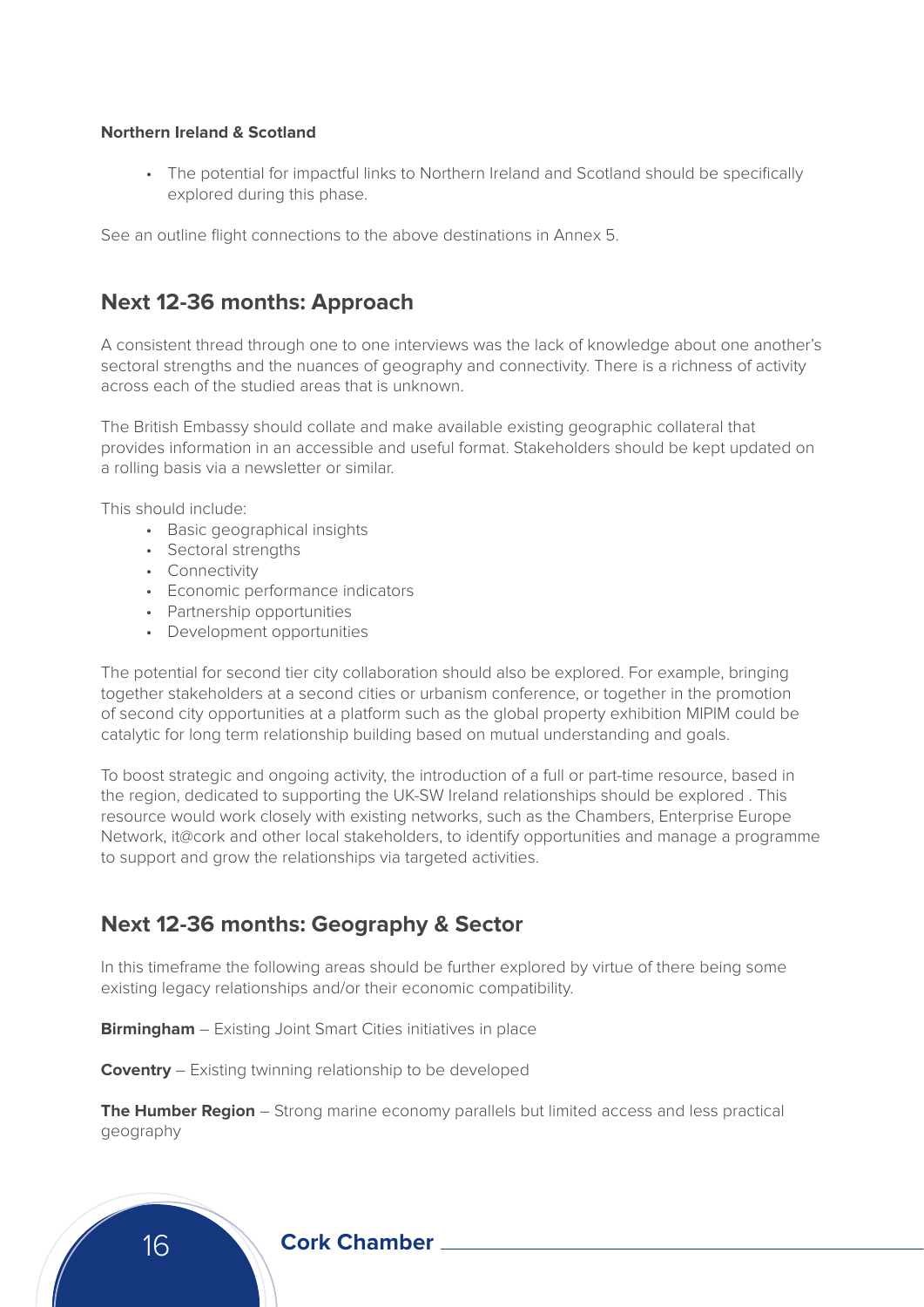## **Agri-food sector**

Ireland's agri-food sector has deeply entwined business and trade relations with the UK. The UK market is by far Ireland's most important export market even despite growth in new markets. In 2017 agri-food exports to the UK totalled € 5.2 billion (38%) while imports were €4.1 billion (48%) with a trade surplus of over  $\epsilon$ 1 billion<sup>15</sup>.

The Irish food sector's exposure to the UK market is larger compared to other sectors of the Irish economy. It is almost always the first export market for SME food and drinks producers in the South West region of Ireland and beyond. This two way flow trade flow between Ireland and UK comprises raw materials, ingredients and finished products and takes place internally within companies as well as between businesses<sup>16</sup>.

Alongside specific measures to manage any change in trading relationships, Ireland's food board - Bord Bia notes that Brexit will demand a nuanced and concerted response from every level of the food industry. It will require new skills, new approaches and new thinking and a deepening and growing of customer relationships<sup>17</sup>.

It is recommended that the food and agri-sector should be actively explored through the networking created in the Now to 12 months window and possibly through a subsequent report commissioned by the UK Embassy.

### **Construction sector**

The construction sector may be explored through the networking created in the Now to 12 months window and actively explored through a subsequent report commissioned by the UK Embassy. Worth £125 billion to the UK economy in 2018 and contributing almost 10% of GDP, it is a solid sector employing about 10% of the working population<sup>18</sup>.

Through continued investment in infrastructure post 2007 the sector avoided the dramatic crash seen in Ireland. Conversely in Ireland and the South West the sector is growing to meet pent up demand across all facets of the sector.

The value of construction output across the Republic of Ireland (ROI) rose by circa 18 per cent in 2017 and is expected to increase by 14 per cent to approximately €19.5 billion in 201819. Attraction of talent in the sector is a top priority reflected in the active participation of the Construction Industry Federation on the South West Skills Forum. The sector must continue to scale to sustainable levels of activity in both infrastructure and housing.

### **Joining the Dots**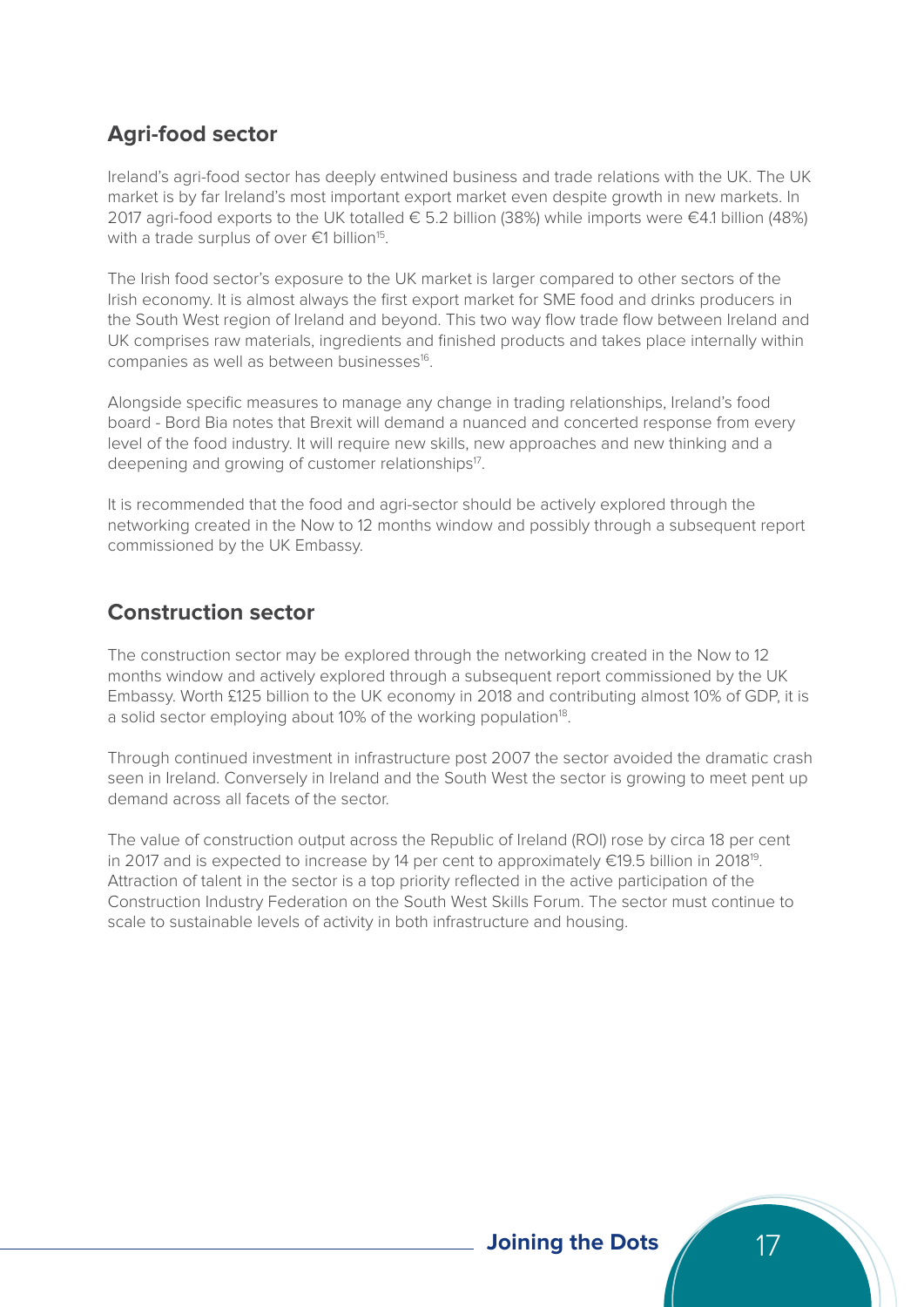## **Future 36 months onwards: Approach**

At the 36 month mark, the most fundamental action is to review all of the previous activity, taking stock of learnings, the geopolitical climate and the appetite for continuation. The recommendations for months 0-36 are sound, based on stakeholder feedback and the knowledge and experience of the Chamber and Embassy but they must be tested and scrutinised due to the rapidly evolving environment in which they take place.

There could be merit in catering for academic and business in a distinct fashion, with a separate approach for each grouping. For example, there could be greater networking support for UK/Irish academic and research institutes to help maintain and stimulate continued collaboration in RDI projects, given that there is already a reduction in the number of EU project applications that are including UK partners.

Beyond R&D this could still tie back to industry through the development of joint teaching programmes between the UK and South West Ireland, whereby sector experts on both side act as visiting speakers/lecturers. The value add of this approach would have to be assessed at this time.

### **Future 36 months onwards: Geography & Sector**

At this phase the success of outreach in each geography and sector to date should be analysed. It may be necessary to pivot to a new areas and industries or to simply reinforce current approaches.

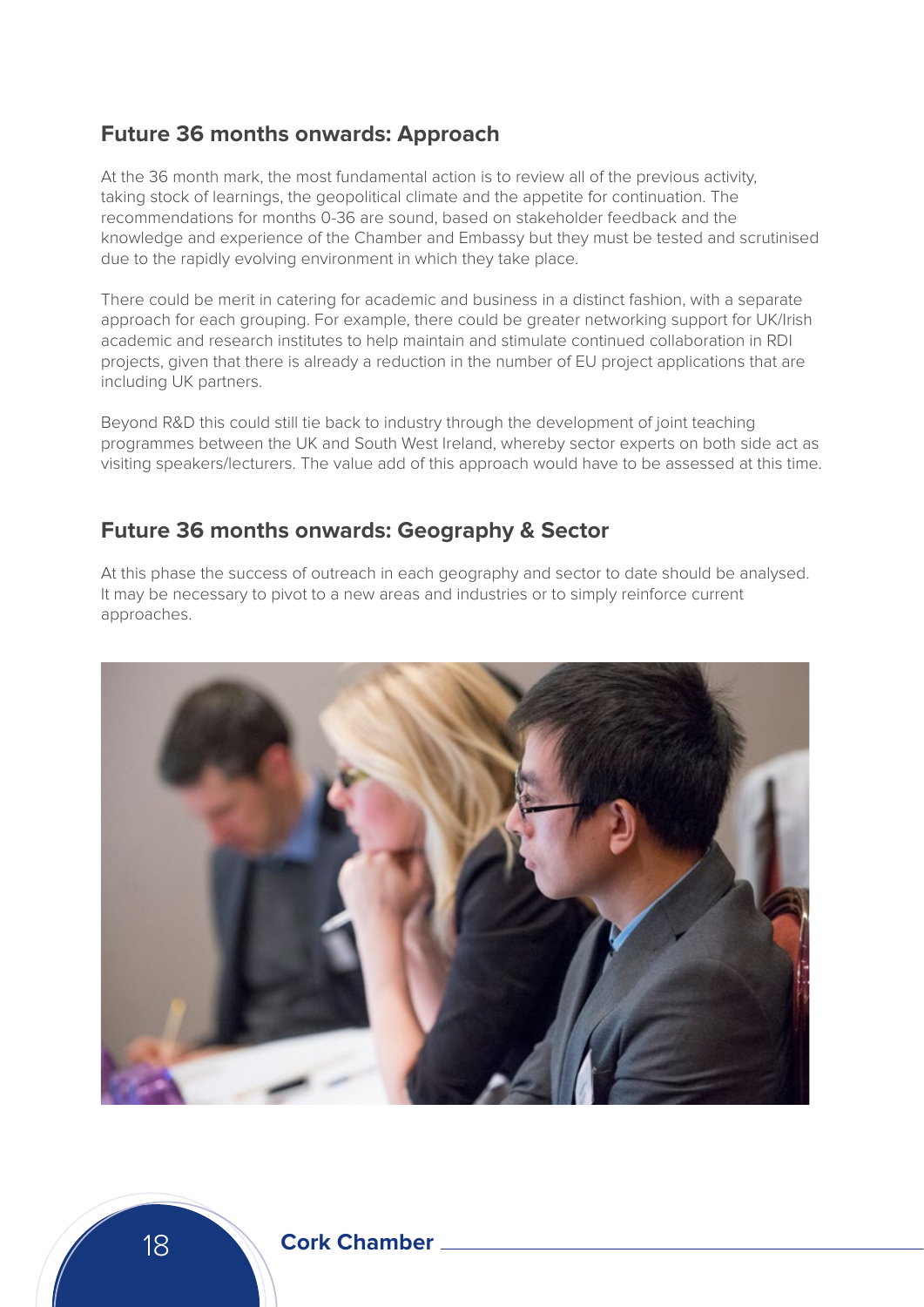## **Recommended Programme of Work**

The following programme of work is designed to ensure the recommendations in this report translate into actions. However, it is not definitive and will inevitably evolve to garner further support beyond the agencies and actors listed. There is a strong appetite to deliver a programme that meets the aims of this report, to find efficiencies and opportunities which can be made through ongoing collaboration.

#### **2018**

**November:** Launch report with Senior Irish Government & UK Embassy backing in Ireland. Invite UK stakeholders & relevant leaders from ICT & Financial Services. Also launch programme which follows through on report findings.

Delegate itinerary to include touring of relevant facilities and opportunities.

**Action owner:** Chamber & UK Embassy to coordinate

**November:** Appoint a Chair to drive forthcoming UK Irish programme and set up tight working group to drive sustainable stakeholder engagement.

**Action owner: UK Embassy** 

#### **2019**

#### **Q1/2:**

Present report to Northern Powerhouse Partner Programme, with combined SW Ireland NP delegation. Use this opportunity for UK PR and outreach.

**Action owner:** Chamber, UK Embassy & Irish Government and Agency involvement

Specific event with thought-leading economists, business people and academics discussing the future of ICT & Financial services. This would be in a Northern Powerhouse City Region. Delegate itinerary to include touring of relevant facilities and opportunities.

**Action owner:** Cork Chamber & UK Embassy with appropriate supporting partner

### **Joining the Dots**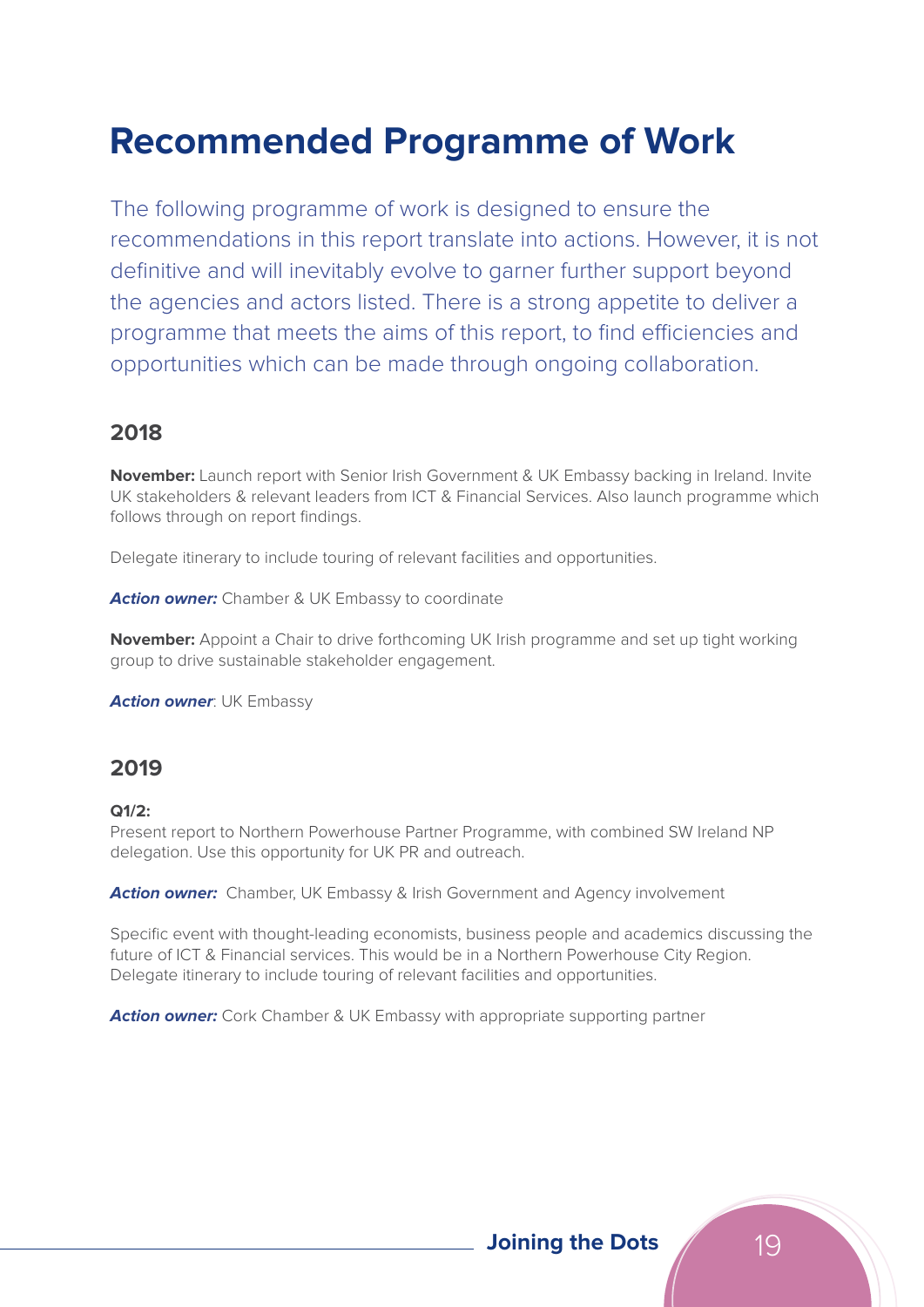**Q3:** Northern Powerhouse Delegation to SW Ireland hosted by Chamber and regional stakeholders. Specific B2B networking opportunities as a focal point.

**Action owner:** Northern Powerhouse UK HM Government with support of Irish partners

**Q3:** Commence work on Cork/SW Ireland prospectus outlining economic value, niches, available supports, opportunities and highlighting what is happening in each region. UK Embassy to collect and collate information on UK geographic opportunities.

#### **Action owner:** Cork Chamber

**Q3:** Identify appropriate platform to launch prospectus such as International Festival for Business 2020 in Liverpool. Ensure there is ample supporting opportunities for meaningful B2B interaction.

**Q3:** Explore permanent appointment in SW Ireland to manage coordinate and drive programme beyond the inception phase outlined.

Action owner: UK Embassy with Cork Chamber as host organisation

**Q4:** Specific event with thought leading economists, business people and academics discussing the future of ICT & Financial services. This would be in a South Wales/UK City Region such as Bristol.

Delegate itinerary to include touring of relevant facilities and opportunities.

**Action owner:** Cork Chamber & UK Embassy with appropriate supporting partner

### **2020**

**Q1:** 

- Appraise and build on existing networks built in 2019
- Commence outreach to geographies beyond the Northern Powerhouse & South Wales/ Bristol
- Commence outreach to sectors other than Financial Services & ICT
- Commission a food & agri specific report
- Commission a piece on Scotland/ Northern Ireland
- Identify best opportunities for programme of ongoing events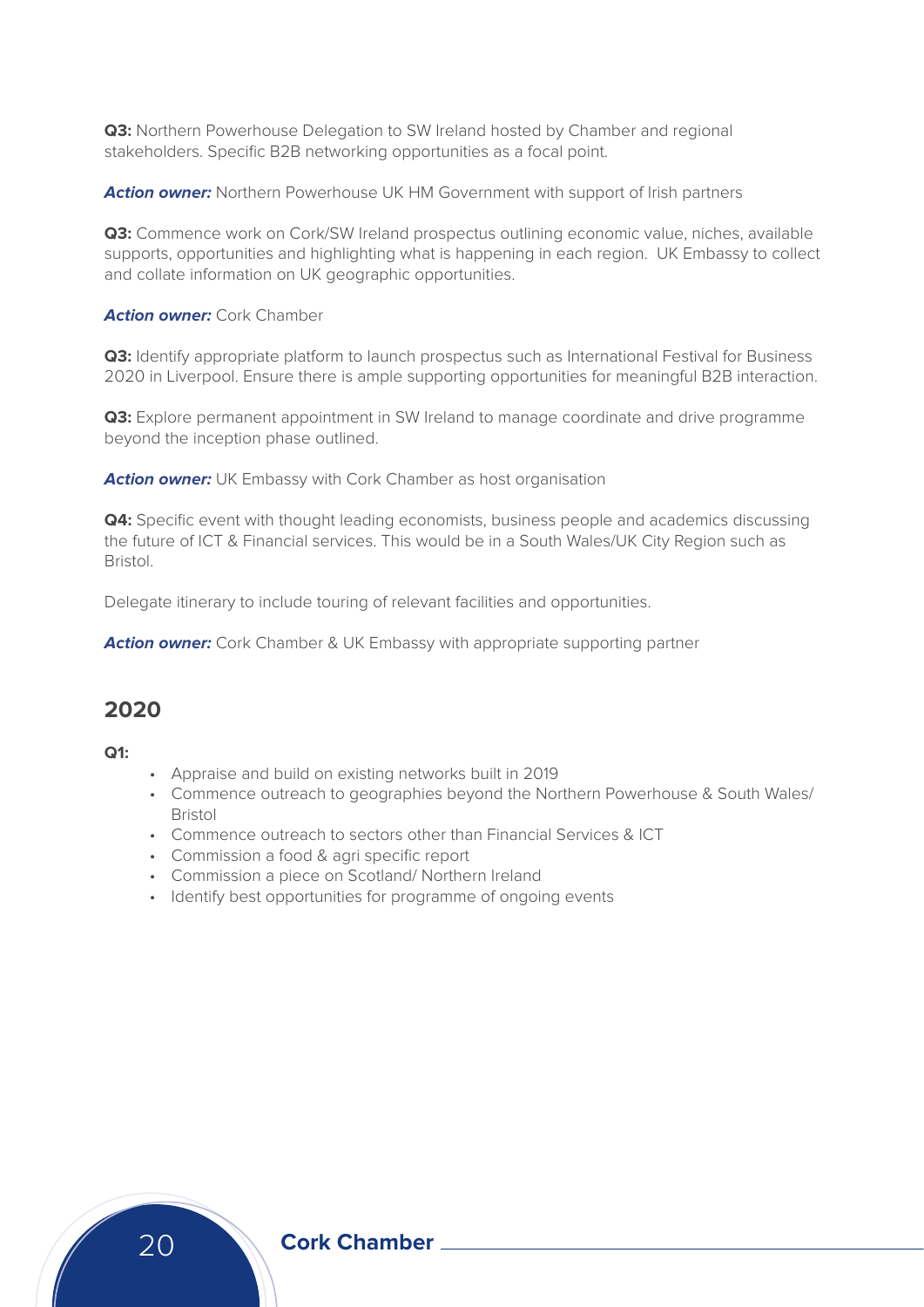







## 21 **Joining the Dots**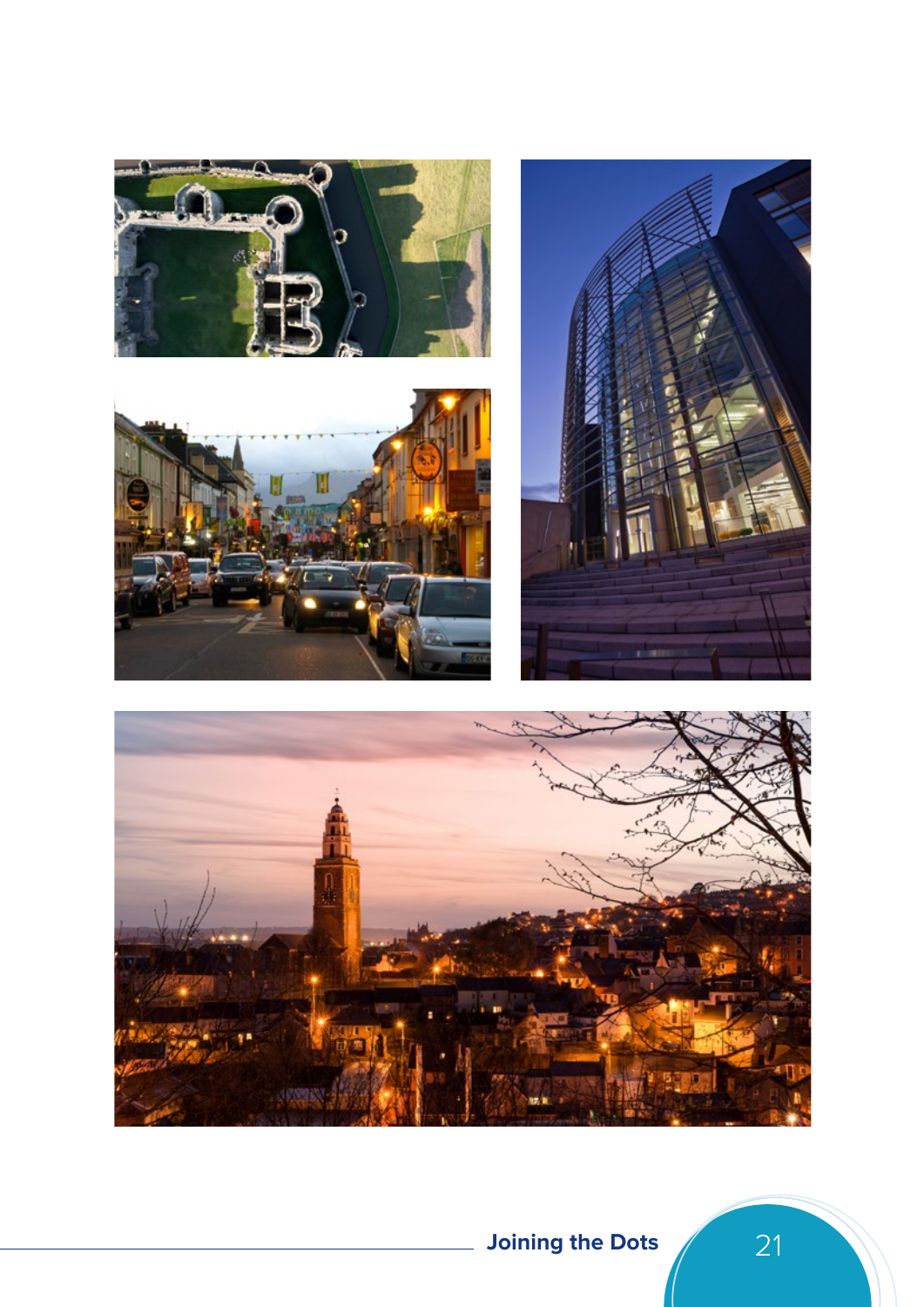## **Notes**

| -                        |
|--------------------------|
|                          |
| $\overline{\phantom{0}}$ |
|                          |
|                          |
|                          |
|                          |
|                          |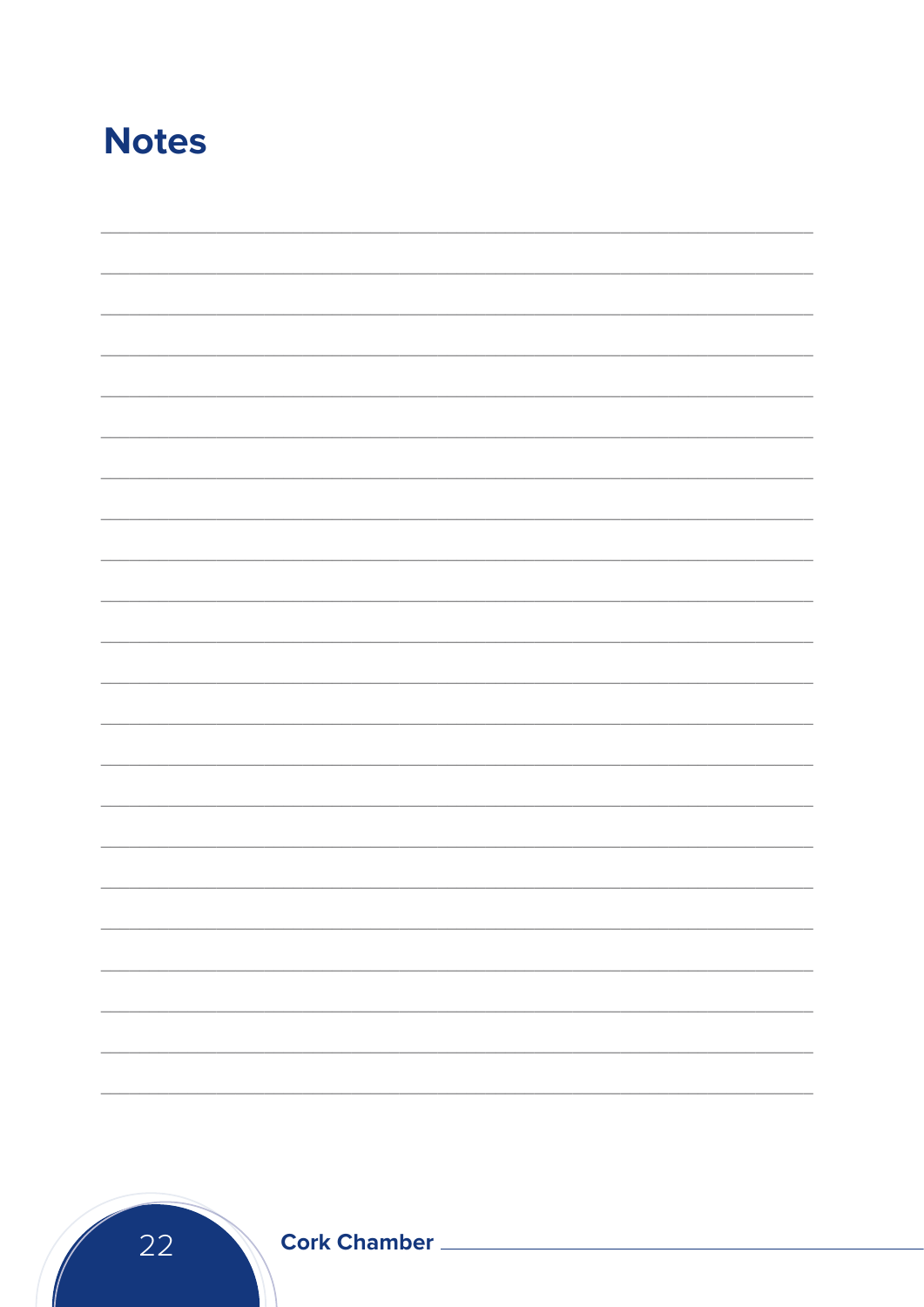## **Solution Service Service Service Service Service Service Service Service Service Service Service Service Service Service Service Service Service Service Service Service Service Service Service Service Service Service Serv**

<u> 1989 - Jan James James James James James James James James James James James James James James James Jam</u>

<u> 1990 - Jan Sarajević, politički politički politički kalendar (da svjetlo da svjetlo da svjetlo da svjetlo da</u>



 $\overline{\phantom{0}}$ 

<u> 1980 - Andrea Station Books, amerikansk politik (d. 1980)</u>